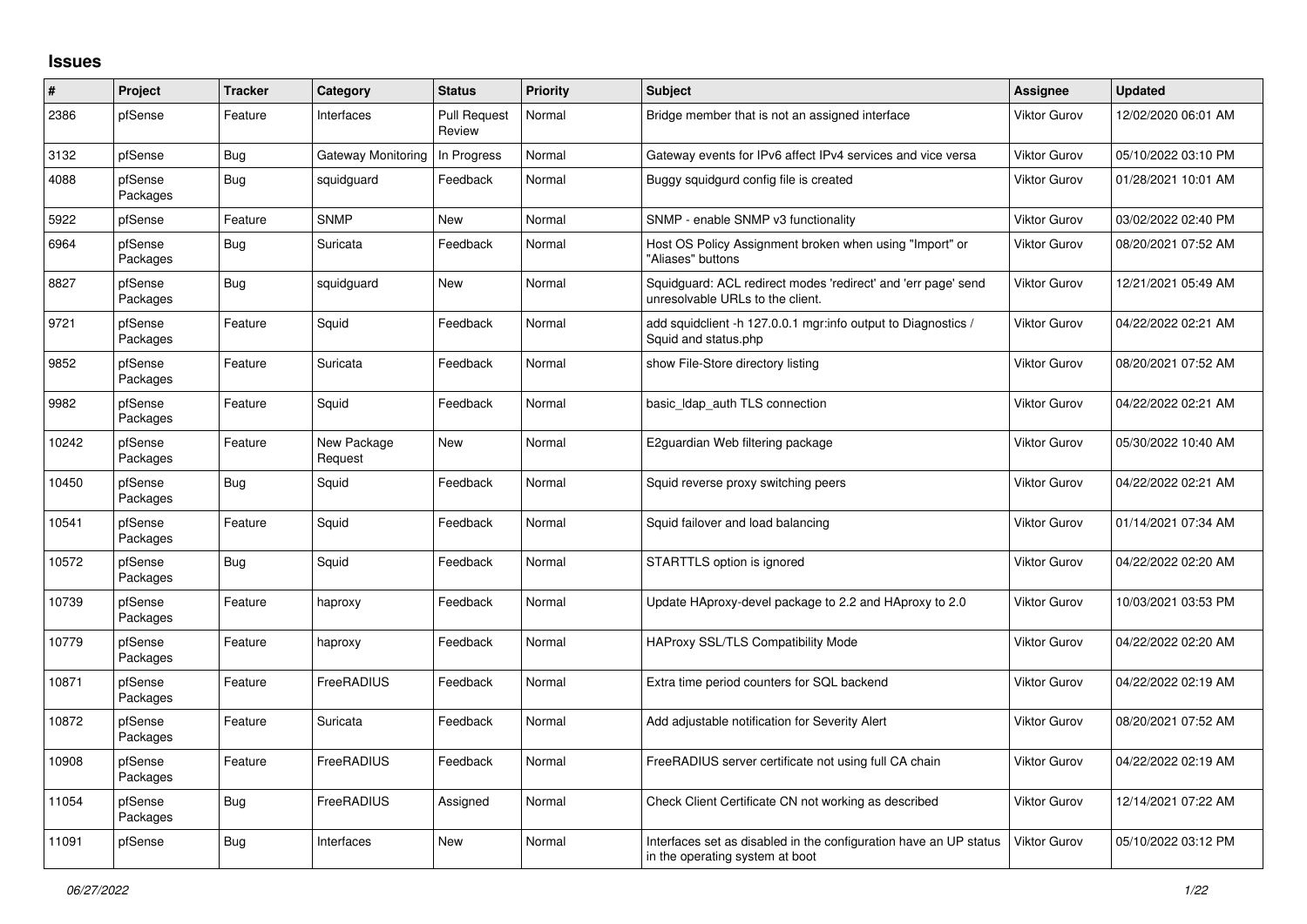| $\sharp$ | Project             | <b>Tracker</b> | Category      | <b>Status</b>                 | Priority | <b>Subject</b>                                                                                                                                 | Assignee            | <b>Updated</b>      |
|----------|---------------------|----------------|---------------|-------------------------------|----------|------------------------------------------------------------------------------------------------------------------------------------------------|---------------------|---------------------|
| 11098    | pfSense<br>Packages | Bug            | Backup        | Feedback                      | Normal   | Backup Files and Directories plugin crashes firewall if /root<br>specified as backup location                                                  | <b>Viktor Gurov</b> | 12/23/2021 10:45 AM |
| 11135    | pfSense<br>Packages | Bug            | haproxy       | Feedback                      | High     | HAproxy OCSP reponse crontab bug                                                                                                               | <b>Viktor Gurov</b> | 09/10/2021 11:51 AM |
| 11155    | pfSense<br>Packages | Feature        | pfBlockerNG   | Feedback                      | Normal   | SafeSearch AAAA                                                                                                                                | <b>Viktor Gurov</b> | 02/05/2021 04:54 AM |
| 11180    | pfSense<br>Packages | <b>Bug</b>     | Filer         | Feedback                      | Normal   | Filer run action for files on sync that wan't been modified                                                                                    | <b>Viktor Gurov</b> | 01/08/2021 07:27 AM |
| 11210    | pfSense<br>Packages | Feature        | Suricata      | Feedback                      | Normal   | 3rd party rulesets                                                                                                                             | <b>Viktor Gurov</b> | 11/24/2021 04:21 AM |
| 11248    | pfSense<br>Packages | Feature        | squidguard    | Feedback                      | Normal   | SafeSearch update                                                                                                                              | <b>Viktor Gurov</b> | 01/28/2021 10:01 AM |
| 11274    | pfSense<br>Packages | Bug            | ntop          | Feedback                      | Normal   | ntopng https web server does not present full certificate chain                                                                                | <b>Viktor Gurov</b> | 01/28/2021 09:51 AM |
| 11295    | pfSense<br>Packages | Feature        | pfBlockerNG   | Feedback                      | Normal   | DNSBL IDN support                                                                                                                              | Viktor Gurov        | 09/10/2021 11:33 AM |
| 11296    | pfSense             | Bug            | Routing       | New                           | Normal   | Static route targets may still reachable via default route when the<br>gateway they should route through is down                               | <b>Viktor Gurov</b> | 05/10/2022 03:12 PM |
| 11331    | pfSense<br>Packages | <b>Bug</b>     | FreeRADIUS    | Feedback                      | Normal   | FreeRADIUS latest package upgrade broke Plain Mac<br>Authentication                                                                            | <b>Viktor Gurov</b> | 01/30/2021 10:08 AM |
| 11343    | pfSense<br>Packages | Bug            | <b>BIND</b>   | Feedback                      | Low      | Invalid link to pfSense-pkg-bind changelog                                                                                                     | <b>Viktor Gurov</b> | 04/05/2022 08:12 AM |
| 11388    | pfSense<br>Packages | Bug            | FreeRADIUS    | Feedback                      | Normal   | Captive Portal authentication error with MySQL backend                                                                                         | <b>Viktor Gurov</b> | 02/10/2021 08:54 AM |
| 11404    | pfSense<br>Packages | <b>Bug</b>     | <b>FRR</b>    | Feedback                      | Normal   | Incorrect prefix/access lists migration on update                                                                                              | Viktor Gurov        | 02/18/2021 09:49 AM |
| 11477    | pfSense<br>Packages | Bug            | <b>FRR</b>    | Feedback                      | Normal   | FRR does not recognize some BFD options                                                                                                        | <b>Viktor Gurov</b> | 02/26/2021 10:52 PM |
| 11491    | pfSense<br>Packages | <b>Bug</b>     | haproxy       | Feedback                      | Normal   | haproxy-devel v0.62 2 - startup error 'httpchk'                                                                                                | <b>Viktor Gurov</b> | 06/22/2021 08:46 AM |
| 11515    | pfSense<br>Packages | Bug            | node exporter | Feedback                      | Normal   | node exporter 0.18.1 1 - Unable to interact or start the service<br>from web ui                                                                | <b>Viktor Gurov</b> | 07/14/2021 12:37 PM |
| 11570    | pfSense             | Regression     | Gateways      | <b>Pull Request</b><br>Review | Normal   | Gateway monitoring services is not always restarted on interface<br>events, which may prevent a WAN from recovering back to an<br>online state | <b>Viktor Gurov</b> | 06/22/2022 09:04 PM |
| 11681    | pfSense<br>Packages | Bug            | <b>FRR</b>    | Feedback                      | Normal   | FRR generates invalid BFD configuration after removing<br>interfaces                                                                           | <b>Viktor Gurov</b> | 07/14/2021 04:40 PM |
| 11693    | pfSense<br>Packages | <b>Bug</b>     | <b>FRR</b>    | Feedback                      | Normal   | IPv6 static routing fails                                                                                                                      | <b>Viktor Gurov</b> | 04/26/2022 08:50 AM |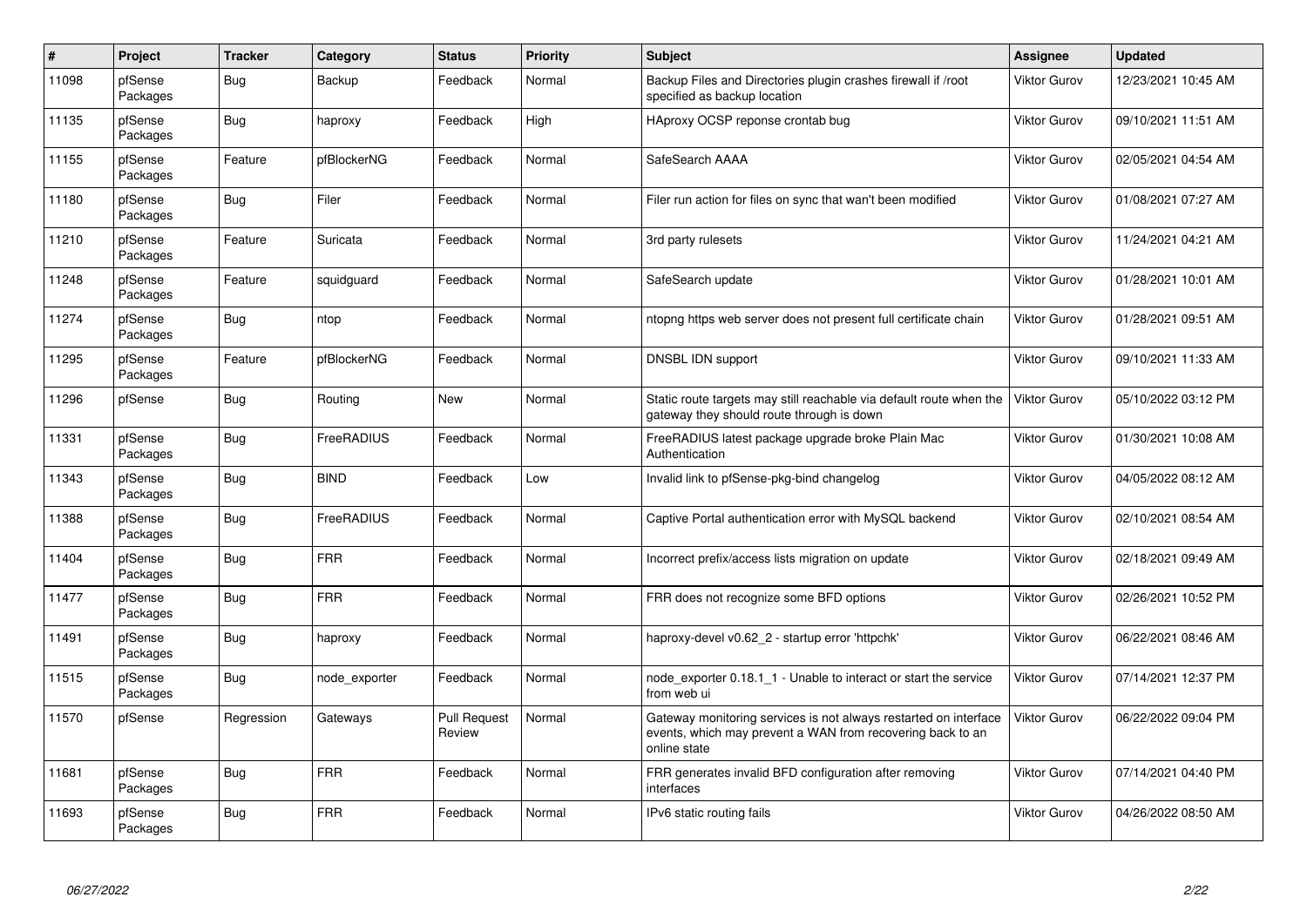| #     | Project             | <b>Tracker</b> | Category       | <b>Status</b>                 | <b>Priority</b> | <b>Subject</b>                                                             | Assignee            | <b>Updated</b>      |
|-------|---------------------|----------------|----------------|-------------------------------|-----------------|----------------------------------------------------------------------------|---------------------|---------------------|
| 11738 | pfSense<br>Packages | Regression     | squidguard     | Feedback                      | Normal          | SquidGuard 1.16.18_17 Not Filtering Blacklist No-Transparent<br>Mode       | <b>Viktor Gurov</b> | 12/21/2021 05:48 AM |
| 11746 | pfSense<br>Packages | Bug            | FreeRADIUS     | Feedback                      | Normal          | Second LDAP server configuration misses the ipaNThash control<br>attribute | <b>Viktor Gurov</b> | 07/14/2021 01:44 PM |
| 11756 | pfSense<br>Packages | Bug            | haproxy        | Feedback                      | Normal          | HaProxy does not transfer backend states during reload                     | <b>Viktor Gurov</b> | 07/14/2021 01:21 PM |
| 11836 | pfSense<br>Packages | <b>Bug</b>     | <b>FRR</b>     | Assigned                      | Normal          | FRR ACCEPTFILTER unstable                                                  | <b>Viktor Gurov</b> | 02/14/2022 07:20 AM |
| 11847 | pfSense<br>Packages | <b>Bug</b>     | <b>FRR</b>     | Feedback                      | Normal          | Filters not applied to PEER Groups                                         | <b>Viktor Gurov</b> | 07/30/2021 07:45 PM |
| 11877 | pfSense             | <b>Bug</b>     | Web Interface  | <b>Pull Request</b><br>Review | Very Low        | Labels and description dissapear in firewall schedule edit.php             | <b>Viktor Gurov</b> | 05/17/2022 02:22 PM |
| 11937 | pfSense<br>Packages | <b>Bug</b>     | haproxy        | Feedback                      | Normal          | HAproxy "Use Client-IP" option breaks Captive Portal                       | <b>Viktor Gurov</b> | 06/22/2021 08:48 AM |
| 11961 | pfSense<br>Packages | <b>Bug</b>     | <b>FRR</b>     | Feedback                      | Normal          | FRR OSPF add unwanted area 0 authentication to router ospf                 | <b>Viktor Gurov</b> | 09/16/2021 10:25 PM |
| 12036 | pfSense<br>Packages | <b>Bug</b>     | Zabbix         | Feedback                      | Normal          | Certificate Manager page do not show Zabbix used certificates              | <b>Viktor Gurov</b> | 07/15/2021 11:46 AM |
| 12101 | pfSense<br>Packages | <b>Bug</b>     | arpwatch       | Assigned                      | Normal          | ArpWatch Suppression Mac for "flip-flop" not suppressing                   | <b>Viktor Gurov</b> | 10/09/2021 07:19 PM |
| 12167 | pfSense<br>Packages | <b>Bug</b>     | <b>FRR</b>     | Feedback                      | Normal          | BGP TCP setkey not set if neighbor is in peer group                        | <b>Viktor Gurov</b> | 09/16/2021 09:38 AM |
| 12206 | pfSense<br>Packages | <b>Bug</b>     | NET-SNMP       | Feedback                      | Normal          | Certificate Manager page doesn't show Net-SNMP used<br>certificates        | <b>Viktor Gurov</b> | 12/30/2021 09:40 AM |
| 12225 | pfSense             | <b>Bug</b>     | Authentication | <b>Pull Request</b><br>Review | Normal          | Group membership field is not needed for remote groups                     | <b>Viktor Gurov</b> | 05/17/2022 02:21 PM |
| 12264 | pfSense<br>Packages | <b>Bug</b>     | Squid          | Feedback                      | Low             | Stray <table> line in squid monitor.php</table>                            | <b>Viktor Gurov</b> | 12/23/2021 10:53 AM |
| 12278 | pfSense<br>Packages | Regression     | Zabbix         | Feedback                      | Normal          | Invalid plugin_certificates() function name                                | <b>Viktor Gurov</b> | 08/19/2021 05:52 AM |
| 12281 | pfSense<br>Packages | Feature        | Nut            | New                           | Normal          | Add support for Telegram/Pushover notifications                            | <b>Viktor Gurov</b> | 01/24/2022 07:25 AM |
| 12285 | pfSense<br>Packages | Feature        | Suricata       | In Progress                   | Normal          | Add more EVE Logged Traffic protocols                                      | <b>Viktor Gurov</b> | 08/20/2021 08:22 AM |
| 12292 | pfSense<br>Packages | Feature        | Suricata       | Feedback                      | Normal          | GeoIP look on the Alerts, Blocked and Files pages                          | Viktor Gurov        | 08/23/2021 08:16 AM |
| 12322 | pfSense<br>Packages | <b>Bug</b>     | Suricata       | Feedback                      | Normal          | Suricata creates invalid HOME_NET entries                                  | Viktor Gurov        | 09/10/2021 11:42 AM |
| 12351 | pfSense<br>Packages | Todo           | pfBlockerNG    | Feedback                      | Normal          | Remove non-functional feeds                                                | Viktor Gurov        | 02/04/2022 02:29 PM |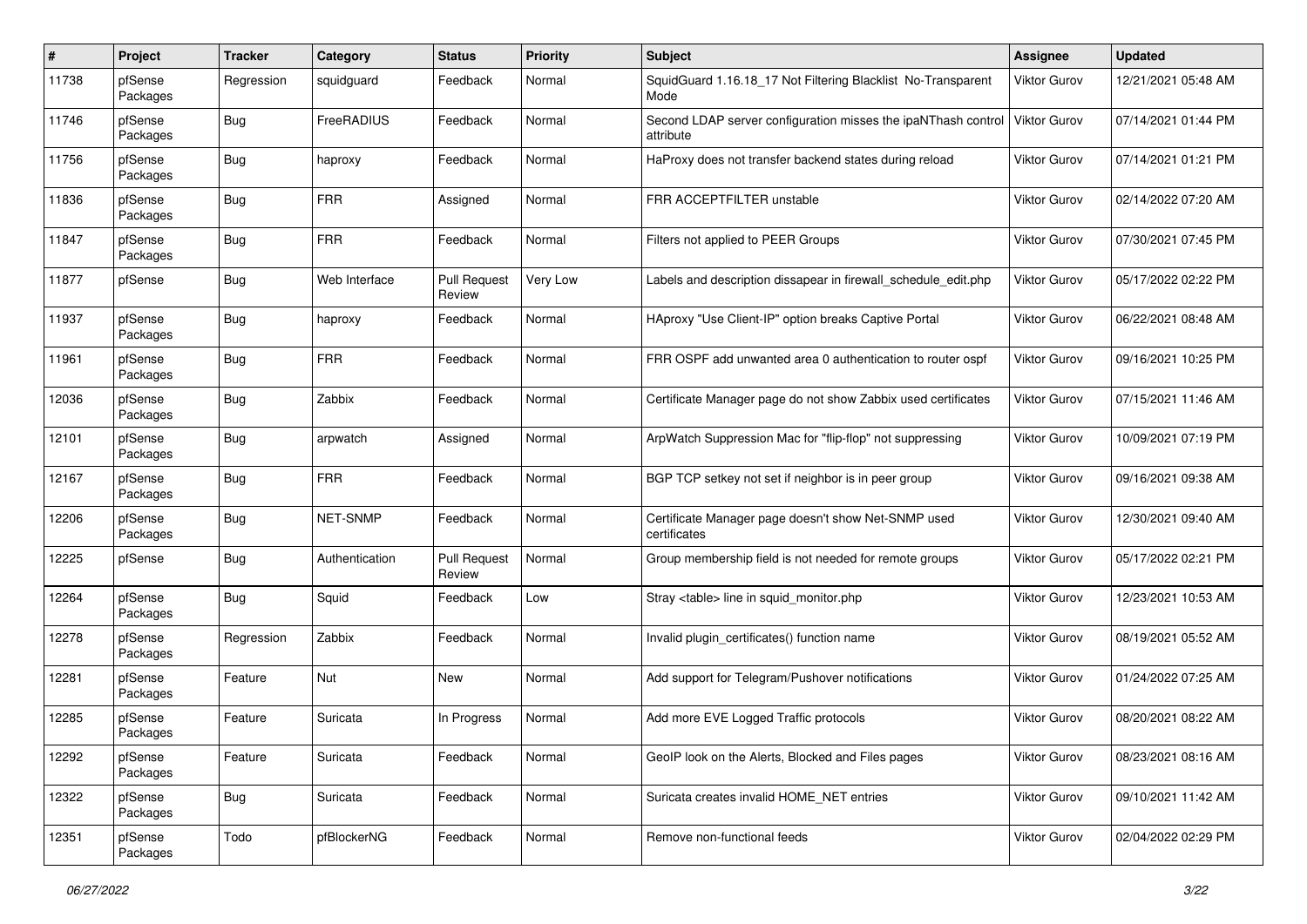| #     | <b>Project</b>      | <b>Tracker</b> | Category                       | <b>Status</b>                 | Priority | <b>Subject</b>                                                                                           | Assignee            | <b>Updated</b>      |
|-------|---------------------|----------------|--------------------------------|-------------------------------|----------|----------------------------------------------------------------------------------------------------------|---------------------|---------------------|
| 12354 | pfSense<br>Packages | Todo           | haproxy                        | Feedback                      | High     | Update haproxy-devel to mitigate CVE-2021-40346                                                          | <b>Viktor Gurov</b> | 05/12/2022 08:50 AM |
| 12385 | pfSense             | <b>Bug</b>     | Virtual IP<br><b>Addresses</b> | <b>Pull Request</b><br>Review | Normal   | deleteVIP() does not check 1:1 NAT and Outbound NAT rules                                                | <b>Viktor Gurov</b> | 05/17/2022 02:21 PM |
| 12431 | pfSense             | Todo           | Web Interface                  | <b>Pull Request</b><br>Review | Normal   | GUI pages should use "POST" for AJAX calls, not "GET"                                                    | <b>Viktor Gurov</b> | 05/17/2022 02:20 PM |
| 12506 | pfSense<br>Packages | <b>Bug</b>     | Suricata                       | Feedback                      | Normal   | Only selected instance is restarted on suppress list change                                              | <b>Viktor Gurov</b> | 12/01/2021 04:43 AM |
| 12623 | pfSense<br>Packages | Bug            | <b>ACME</b>                    | <b>New</b>                    | Normal   | acme.sh package   DNS-ISPConfig settings                                                                 | <b>Viktor Gurov</b> | 03/10/2022 03:42 PM |
| 12653 | pfSense<br>Packages | Regression     | FRR                            | Feedback                      | Normal   | RIP related startup error                                                                                | <b>Viktor Gurov</b> | 12/30/2021 08:37 AM |
| 12670 | pfSense<br>Packages | Bug            | <b>ACME</b>                    | New                           | Normal   | ACME package writes credentials to system log                                                            | <b>Viktor Gurov</b> | 03/07/2022 10:58 AM |
| 12673 | pfSense             | Bug            | Dashboard                      | <b>Pull Request</b><br>Review | Normal   | Firewall Logs Widget fails to update at intervals below 5<br>seconds.                                    | <b>Viktor Gurov</b> | 05/17/2022 02:20 PM |
| 12683 | pfSense<br>Packages | <b>Bug</b>     | Snort                          | Feedback                      | Normal   | snort get vpns list() does not include OpenVPN CSO                                                       | <b>Viktor Gurov</b> | 02/15/2022 10:47 AM |
| 12706 | pfSense<br>Packages | <b>Bug</b>     | pfBlockerNG                    | Feedback                      | Normal   | pfBlockerNG and unbound does not work after switching /var to<br>RAM disk                                | <b>Viktor Gurov</b> | 03/24/2022 10:47 AM |
| 12720 | pfSense             | <b>Bug</b>     | Rules / NAT                    | <b>Pull Request</b><br>Review | Normal   | Hide the "tag" field on non-floating tabs                                                                | <b>Viktor Gurov</b> | 01/24/2022 03:11 PM |
| 12762 | pfSense             | Bug            | <b>IPsec</b>                   | New                           | Normal   | IPsec keep alive check ignores Child SA Start Action                                                     | Viktor Gurov        | 02/07/2022 11:21 AM |
| 12865 | pfSense<br>Packages | Todo           | <b>RRD Summary</b>             | Feedback                      | Normal   | <b>RRD Summary improvements</b>                                                                          | <b>Viktor Gurov</b> | 03/04/2022 12:20 PM |
| 12869 | pfSense<br>Packages | Bug            | <b>BIND</b>                    | Feedback                      | Normal   | Bind DNS Package AAAA filtering Broken on new ZFS Installs                                               | <b>Viktor Gurov</b> | 03/09/2022 12:38 PM |
| 12909 | pfSense<br>Packages | Feature        | Suricata                       | <b>New</b>                    | Normal   | Convert Suricata GeoIP Lookup feature on ALERTS tab to use<br>local GeoIP2 database                      | <b>Viktor Gurov</b> | 03/07/2022 08:28 AM |
| 12916 | pfSense<br>Packages | <b>Bug</b>     | pfBlockerNG                    | <b>New</b>                    | Normal   | pfBlockerNG-devel cron job does not trigger xmlrpc sync                                                  | <b>Viktor Gurov</b> | 04/11/2022 12:55 PM |
| 12920 | pfSense             | <b>Bug</b>     | Gateway Monitoring             | <b>Pull Request</b><br>Review | Normal   | Gateway behavior differs when the gateway does not exist in<br>config.xml                                | <b>Viktor Gurov</b> | 06/12/2022 01:27 PM |
| 12965 | pfSense<br>Packages | Bug            | <b>FRR</b>                     | <b>Pull Request</b><br>Review | Normal   | FRR BFD peer configuration is handled incorrectly in some<br>cases                                       | <b>Viktor Gurov</b> | 03/22/2022 08:04 AM |
| 13002 | pfSense<br>Packages | Regression     | <b>BIND</b>                    | Feedback                      | Normal   | BIND 9.16 13 could not find existing DNSSEC keys at<br>/cf/named/etc/namedb/keys due to directory change | <b>Viktor Gurov</b> | 03/31/2022 12:14 PM |
| 13034 | pfSense<br>Packages | <b>Bug</b>     | Zabbix                         | Feedback                      | Normal   | Zabbix6 Agent and Proxy fail to set the PSK from the web GUI in<br>its conf files                        | <b>Viktor Gurov</b> | 04/06/2022 11:59 AM |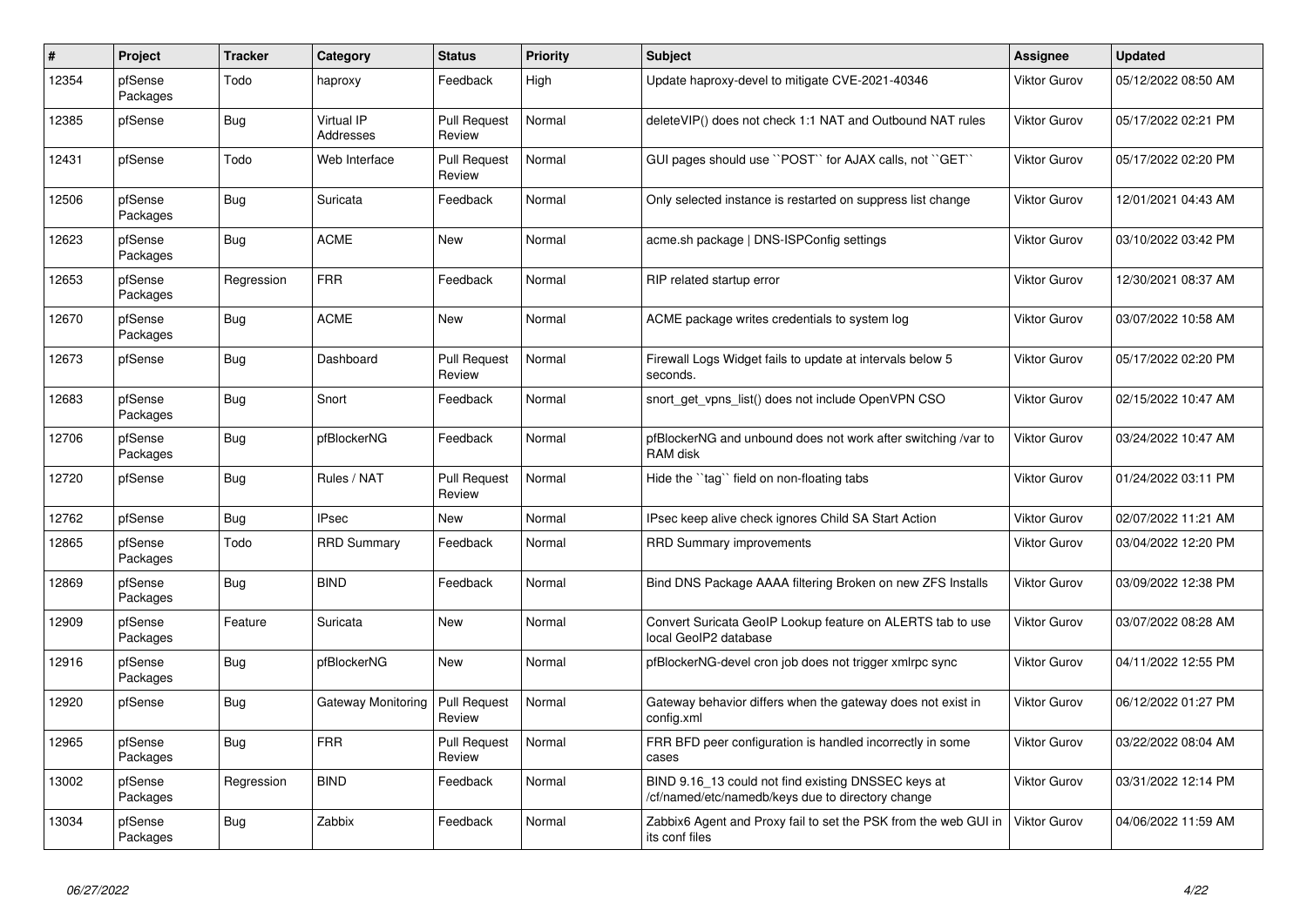| #     | Project             | <b>Tracker</b> | Category          | <b>Status</b>                 | Priority       | <b>Subject</b>                                                                                               | Assignee                       | <b>Updated</b>      |
|-------|---------------------|----------------|-------------------|-------------------------------|----------------|--------------------------------------------------------------------------------------------------------------|--------------------------------|---------------------|
| 13102 | pfSense             | Bug            | IPsec             | New                           | Normal         | Deleting an IPSec tunnel doesn't destroy the SA (SADs/SPDs)<br>causes crash in status_ipsec.php              | <b>Viktor Gurov</b>            | 05/20/2022 01:07 PM |
| 13135 | pfSense<br>Packages | Feature        | pfBlockerNG       | New                           | Normal         | Add dibdot DoH-IP-blocklists feeds                                                                           | <b>Viktor Gurov</b>            | 05/08/2022 01:50 AM |
| 13209 | pfSense<br>Packages | <b>Bug</b>     | pfBlockerNG       | <b>New</b>                    | Low            | Parsing Filter log by pfBlockerNG creates IP Block log with<br>Source/Destination mixed up or wrong Direcion | <b>Viktor Gurov</b>            | 05/25/2022 03:50 AM |
| 13217 | pfSense             | Bug            | DHCP (IPv4)       | New                           | Normal         | dhclient using default pid file location which does not exist                                                | <b>Viktor Gurov</b>            | 05/26/2022 08:09 AM |
| 13218 | pfSense             | <b>Bug</b>     | Interfaces        | <b>Pull Request</b><br>Review | Normal         | GIF-based interface MTU is assigned to parent interface on boot<br>when parent interface is a LAGG           | <b>Viktor Gurov</b>            | 05/27/2022 05:25 AM |
| 13225 | pfSense             | Bug            | Interfaces        | New                           | Normal         | Bridges with QinQ interfaces not properly set up at boot                                                     | <b>Viktor Gurov</b>            | 05/27/2022 08:19 AM |
| 8794  | pfSense             | Feature        | <b>NTPD</b>       | New                           | Normal         | NTP authentiction                                                                                            | Tod L                          | 08/05/2021 01:20 AM |
| 13298 | pfSense             | Bug            | Dynamic DNS       | <b>Pull Request</b><br>Review | Normal         | Dynv6 does not check response code when updating                                                             | <b>Tiago Beling</b><br>d'Avila | 06/24/2022 07:47 AM |
| 13114 | pfSense<br>Packages | Bug            | <b>BIND</b>       | Feedback                      | Normal         | BIND calls rndc in rc stop when named is not running                                                         | <b>Stuart Wyatt</b>            | 05/04/2022 12:41 PM |
| 11352 | pfSense             | Bug            | FreeBSD           | <b>New</b>                    | Low            | CTF types > 2^15 in the pfSense kernel config results in DTrace<br>failing                                   | Scott Long                     | 03/17/2021 02:52 AM |
| 8179  | pfSense             | Bug            | DHCP (IPv4)       | Feedback                      | Normal         | Incorrect reverse DNS zone in DHCP server config for<br>non-octet-aligned subnet mask                        | Renato Botelho                 | 02/09/2022 11:17 PM |
| 1831  | pfSense             | Feature        | Captive Portal    | New                           | Normal         | Captive portal IPv6 support                                                                                  | Reid Linnemann                 | 05/25/2022 07:57 AM |
| 9296  | pfSense             | <b>Bug</b>     | Aliases / Tables  | Confirmed                     | Low            | Alias content is sometimes incomplete when mixing FQDN and<br>IP address                                     | Reid Linnemann                 | 06/18/2022 03:12 PM |
| 11545 | pfSense             | Regression     | Interfaces        | Feedback                      | Normal         | Primary interface address is not always used when VIPs are<br>present                                        | Reid Linnemann                 | 06/24/2022 10:25 AM |
| 13215 | pfSense             | Bug            | Captive Portal    | Assigned                      | Normal         | Allowed MAC/IP/Hostname traffic counts for authorized users                                                  | Reid Linnemann                 | 05/31/2022 05:31 PM |
| 13226 | pfSense             | Bug            | Captive Portal    | Confirmed                     | Normal         | Captive Portal doesn't disconnect established OpenVPN link                                                   | Reid Linnemann                 | 05/30/2022 10:38 AM |
| 13282 | pfSense Plus        | Bug            | Aliases / Tables  | <b>New</b>                    | Normal         | FQDN Aliases Break if an Invalid Domain is Present in the Chain                                              | Reid Linnemann                 | 06/18/2022 03:12 PM |
| 4451  | pfSense             | Bug            | DHCP (IPv4)       | New                           | Low            | Status DHCP Leases shows double entries for static entries<br>without IP address                             | <b>Phillip Davis</b>           | 05/21/2022 04:55 PM |
| 7216  | pfSense             | Feature        | Web Interface     | New                           | Normal         | Allow user to choose date display format                                                                     | <b>Phillip Davis</b>           | 02/02/2018 04:20 PM |
| 11498 | pfSense             | Feature        | WireGuard         | New                           | Normal         | WireGuard does not pass multicast traffic to peer                                                            | Peter Grehan                   | 03/19/2021 10:59 AM |
| 12462 | pfSense<br>Packages | Feature        | Telegraf          | <b>Pull Request</b><br>Review | Normal-package | Telegraf: Add "devfs" to ignore fs                                                                           | Offstage Roller                | 10/18/2021 09:03 AM |
| 9970  | pfSense             | Feature        | Captive Portal    | New                           | Low            | Captive Portal and SAML2 Integration                                                                         | Mauro Braggio                  | 10/12/2020 07:39 AM |
| 2693  | pfSense             | Feature        | Console Menu      | New                           | Normal         | Allow mapping mapping non-physical interfaces via console                                                    | Mathieu Simon                  | 11/27/2012 03:00 PM |
| 12079 | pfSense             | Bug            | <b>IGMP Proxy</b> | <b>New</b>                    | Normal         | IGMPProxy: kernel panic, Sleeping thread owns a non-sleepable<br>lock                                        | Mateusz Guzik                  | 05/10/2022 03:14 PM |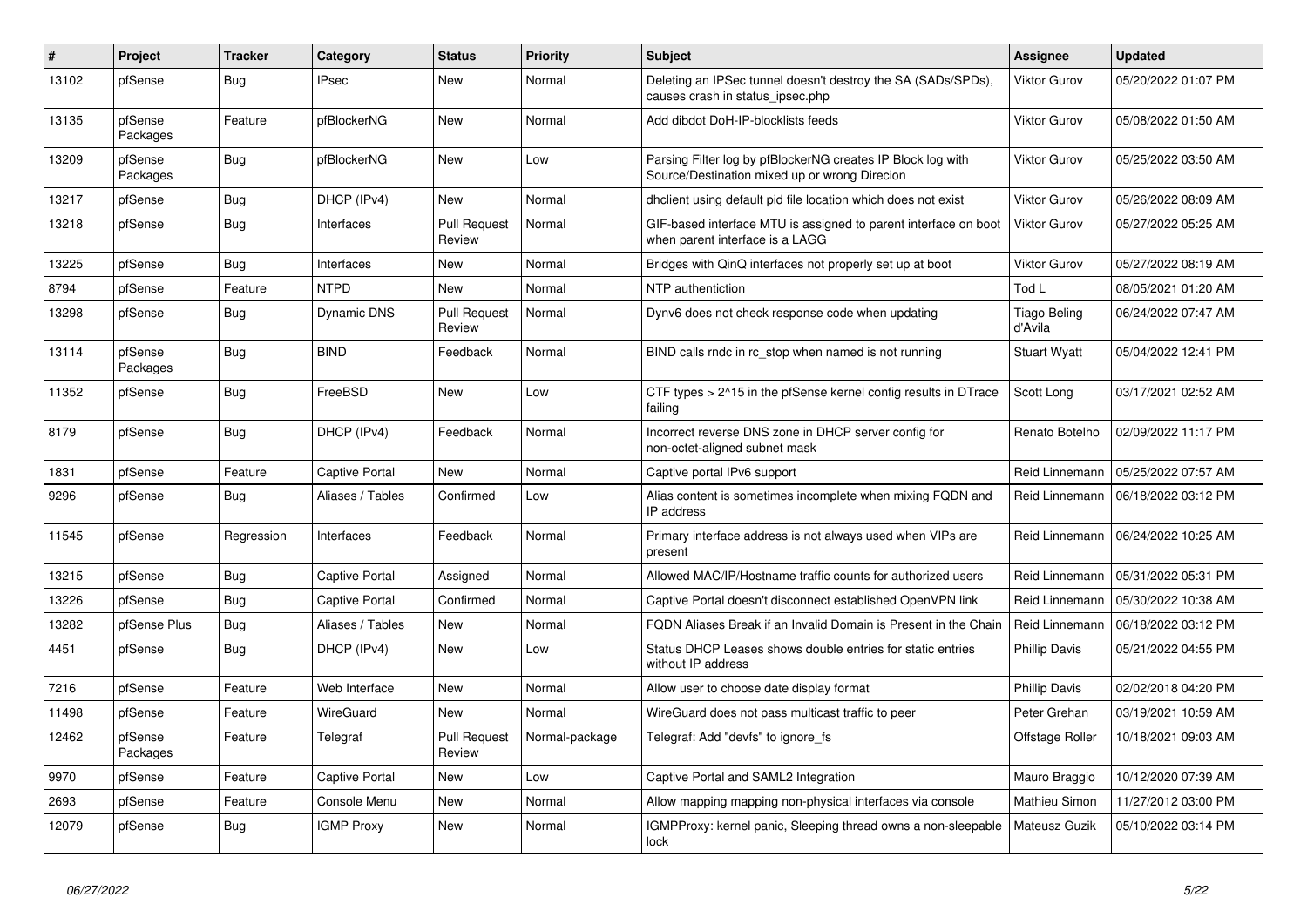| #     | Project             | Tracker     | Category                            | <b>Status</b>                 | <b>Priority</b> | <b>Subject</b>                                                                                              | <b>Assignee</b>          | <b>Updated</b>      |
|-------|---------------------|-------------|-------------------------------------|-------------------------------|-----------------|-------------------------------------------------------------------------------------------------------------|--------------------------|---------------------|
| 12144 | pfSense             | <b>Bug</b>  | <b>Operating System</b>             | In Progress                   | Normal          | Bug in "df -t" filtering if two filesystems use the same<br>mountpoint                                      | Mateusz Guzik            | 09/10/2021 10:07 AM |
| 12547 | pfSense             | <b>Bug</b>  | <b>Operating System</b>             | Feedback                      | Normal          | unsheduled system reboot/crash                                                                              | Mateusz Guzik            | 12/01/2021 01:20 PM |
| 12849 | pfSense             | <b>Bug</b>  | <b>Operating System</b>             | New                           | Normal          | pfsync kernel crash on reboot                                                                               | Mateusz Guzik            | 02/22/2022 02:02 PM |
| 13014 | pfSense             | <b>Bug</b>  | <b>IPsec</b>                        | <b>New</b>                    | Normal          | Charon.vici can get in a bad state                                                                          | Mateusz Guzik            | 05/24/2022 05:05 PM |
| 9349  | pfSense             | <b>Bug</b>  | <b>IPsec</b>                        | Confirmed                     | Normal          | IPSec service start/stop/restart fails after settings change                                                | Markus<br>Stockhausen    | 10/30/2020 01:33 PM |
| 7996  | pfSense             | Bug         | Web Interface                       | <b>Pull Request</b><br>Review | Very Low        | Unnecessary link tag in login page                                                                          | Marcos<br>Mendoza        | 06/26/2022 02:47 PM |
| 13094 | pfSense             | Feature     | Packet Capture                      | <b>Pull Request</b><br>Review | Normal          | Allow packet capture filtering in tagged packets                                                            | <b>Marcos</b><br>Mendoza | 04/24/2022 06:06 PM |
| 13243 | pfSense             | <b>Bug</b>  | OpenVPN                             | <b>Pull Request</b><br>Review | Normal          | OpenVPN status for multi-user VPN shows info icon to display<br>RADIUS rules when there are none to display | Marcos<br>Mendoza        | 06/19/2022 05:53 PM |
| 13270 | pfSense Docs        | New Content | OpenVPN                             | <b>Pull Request</b><br>Review | Normal          | OpenVPN client gateway is incorrect when the server does not<br>push routes                                 | Marcos<br>Mendoza        | 06/26/2022 12:54 PM |
| 12494 | pfSense             | Feature     | Dynamic DNS                         | <b>Pull Request</b><br>Review | Normal          | DynDNS: make simultaneous update of IP and LegacyIP<br>possible                                             | Lukas Wiest              | 11/01/2021 08:52 AM |
| 12495 | pfSense             | Feature     | Dynamic DNS                         | <b>Pull Request</b><br>Review | Normal          | DynDNS: add deSEC IPv4&v6 simultaneos update                                                                | <b>Lukas Wiest</b>       | 11/01/2021 08:53 AM |
| 1819  | pfSense             | <b>Bug</b>  | <b>DNS Resolver</b>                 | New                           | Normal          | DNS Resolver Not Registering DHCP Server Specified Domain<br>Name                                           | Luiz Souza               | 04/28/2022 01:53 PM |
| 3824  | pfSense             | <b>Bug</b>  | <b>Traffic Shaper</b><br>(Limiters) | Confirmed                     | Normal          | Limiters on bridge break traffic outside locally-configured IP<br>subnets                                   | Luiz Souza               | 11/03/2016 07:16 PM |
| 4298  | pfSense             | Bug         | <b>SNMP</b>                         | Assigned                      | Very Low        | Excessive errors from snmpd                                                                                 | Luiz Souza               | 09/13/2020 08:21 AM |
| 4405  | pfSense             | Feature     | <b>Traffic Shaper</b><br>(ALTQ)     | In Progress                   | Normal          | Traffic shaping doesn't work when applied to a bridge interface                                             | Luiz Souza               | 02/09/2021 12:05 PM |
| 4406  | pfSense             | <b>Bug</b>  | <b>Operating System</b>             | Confirmed                     | Normal          | ALTQ problems with wireless cloned interfaces                                                               | Luiz Souza               | 11/19/2015 12:06 AM |
| 4479  | pfSense             | <b>Bug</b>  | <b>Operating System</b>             | New                           | Normal          | Firewall rules won't match GRE interface after applying IPSEC<br>transport encryption on GRE tunnel         | Luiz Souza               | 08/20/2021 08:46 AM |
| 4796  | pfSense             | Feature     | Routing                             | <b>New</b>                    | Normal          | Support Multiple FIBs in pfSense                                                                            | Luiz Souza               | 09/22/2017 12:12 AM |
| 6023  | pfSense<br>Packages | <b>Bug</b>  | Suricata                            | <b>New</b>                    | Low             | Traffic Shaper (pfsense 2.3) Suricata V3.0 Inline Mode Operation                                            | Luiz Souza               | 04/15/2016 05:59 AM |
| 6220  | pfSense             | <b>Bug</b>  | <b>Operating System</b>             | Confirmed                     | Normal          | state mismatch with host-initiated traffic matching binat to IP not<br>locally assigned                     | Luiz Souza               | 06/08/2016 09:23 AM |
| 6295  | pfSense             | Bug         | <b>Traffic Shaper</b><br>(Limiters) | New                           | Normal          | Crash upon applying CODELQ to untagged parent interface<br>when also applied to daughter VLAN               | Luiz Souza               | 08/20/2019 02:44 PM |
| 6333  | pfSense             | <b>Bug</b>  | Gateway Monitoring                  | Confirmed                     | Normal          | Bootup starts/restarts dpinger multiple times                                                               | Luiz Souza               | 11/16/2020 01:11 PM |
| 7212  | pfSense             | Feature     | Hardware / Drivers                  | New                           | Normal          | Provide Driver for SG-1000 Crypto Accelerator                                                               | Luiz Souza               | 08/20/2019 08:46 AM |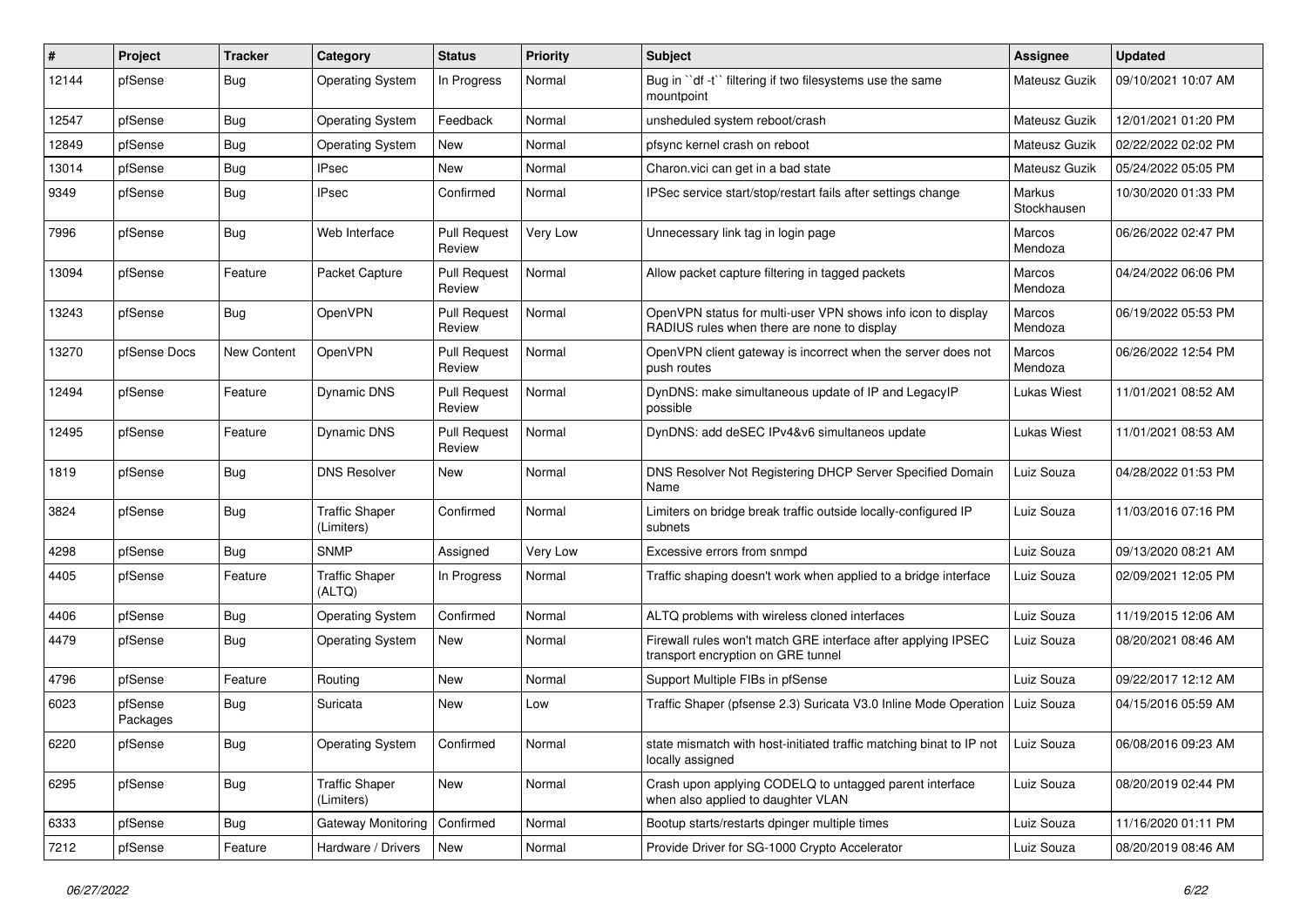| ∦     | Project             | <b>Tracker</b> | Category                            | <b>Status</b>                 | <b>Priority</b> | <b>Subject</b>                                                                                   | <b>Assignee</b> | <b>Updated</b>      |
|-------|---------------------|----------------|-------------------------------------|-------------------------------|-----------------|--------------------------------------------------------------------------------------------------|-----------------|---------------------|
| 7235  | pfSense             | Bug            | <b>IPsec</b>                        | New                           | Normal          | 4860 has not got significant IPsec performance rising with<br>enabled HW acceleration            | Luiz Souza      | 12/18/2021 04:32 PM |
| 7389  | pfSense             | Bug            | <b>Traffic Shaper</b><br>(Limiters) | In Progress                   | Normal          | Limiter does not work with transparent proxy                                                     | Luiz Souza      | 02/01/2021 03:31 PM |
| 8013  | pfSense             | Bug            | <b>IPsec</b>                        | <b>New</b>                    | Normal          | IPsec MSS clamping value shared for IPv4 and IPv6                                                | Luiz Souza      | 10/28/2021 01:37 PM |
| 8100  | pfSense             | Bug            | CARP                                | New                           | Normal          | pfsync Initially Deletes States on Primary for Connections<br>Established through Secondary      | Luiz Souza      | 02/08/2022 12:59 PM |
| 8192  | pfSense             | Bug            | Gateway Monitoring   New            |                               | Low             | dpinger - Change in ISP link-local IPv6 address drops<br>connectivity                            | Luiz Souza      | 11/05/2020 07:31 AM |
| 8324  | pfSense             | Bug            | Hardware / Drivers                  | <b>New</b>                    | Normal          | bxe cards require promisc for OSPF                                                               | Luiz Souza      | 05/25/2020 03:19 PM |
| 8611  | pfSense             | Bug            | Interfaces                          | In Progress                   | Normal          | unable to receive IPv6 RA's on SG-1000, default route lost                                       | Luiz Souza      | 02/01/2021 03:31 PM |
| 8815  | pfSense             | Bug            | Interfaces                          | New                           | Normal          | IP addresses are removed from interfaces when link is lost and<br>either IPv4 or IPv6 is dynamic | Luiz Souza      | 07/21/2021 07:49 AM |
| 8964  | pfSense             | Bug            | <b>IPsec</b>                        | <b>New</b>                    | High            | IPsec async cryptography advanced setting - TCP traffic not<br>passing through                   | Luiz Souza      | 12/08/2020 12:09 PM |
| 9123  | pfSense             | <b>Bug</b>     | Interfaces                          | Feedback                      | Very High       | Adding/configuring vlan on ixl-devices causes aq_add_macvlan<br>err -53, ag error 14             | Luiz Souza      | 05/16/2022 07:57 AM |
| 10708 | pfSense             | Bug            | Upgrade                             | New                           | Normal          | ZFS bootpool boot symlink issue                                                                  | Luiz Souza      | 03/08/2021 07:03 AM |
| 10875 | pfSense             | Bug            | Gateways                            | New                           | Normal          | PPP periodic reset does not fully restore gateway group<br>round-robin functionality             | Luiz Souza      | 11/05/2020 07:44 AM |
| 10904 | pfSense             | Feature        | <b>DHCP Relay</b>                   | <b>Pull Request</b><br>Review | Normal          | Support vti interfaces in dhcrelay                                                               | Luiz Souza      | 10/12/2020 07:35 AM |
| 11626 | pfSense Plus        | Bug            | Authentication                      | <b>New</b>                    | Normal          | Google LDAP connection failed due to lack of SNI for TLS 1.3                                     | Luiz Souza      | 06/25/2022 05:34 PM |
| 13303 | pfSense             | Bug            | Dynamic DNS                         | New                           | Normal          | DynDNS - DNSExit no longer working                                                               | Koen Zomers     | 06/26/2022 07:18 PM |
| 11797 | pfSense<br>Packages | Bug            | Status Traffic Totals               | <b>New</b>                    | Normal          | Traffic Totals lost upon reboot when using a ramdisk for /var and<br>/tmp                        | John Cornwell   | 04/10/2021 06:27 PM |
| 3377  | pfSense             | Feature        | Captive Portal                      | <b>New</b>                    | Normal          | OAuth2 authentication in captive portal                                                          | Jim Thompson    | 10/19/2020 09:13 AM |
| 4632  | pfSense             | Feature        | <b>Operating System</b>             | New                           | Normal          | Support for Multipath TCP (MPTCP)                                                                | Jim Thompson    | 03/01/2022 05:39 AM |
| 5616  | pfSense             | Feature        | <b>Wireless</b>                     | <b>New</b>                    | Normal          | Incorrect Wireless Channel                                                                       | Jim Thompson    | 10/09/2016 03:33 PM |
| 6742  | pfSense             | Feature        | Authentication                      | New                           | Normal          | OAuth2 authentication for OpenVPN (and for FreeRadius)                                           | Jim Thompson    | 10/19/2020 09:19 AM |
| 84    | pfSense             | Feature        | Web Interface                       | New                           | Low             | Nightly Filter Summary E-Mail                                                                    | Jim Pingle      | 04/03/2010 06:22 PM |
| 1979  | pfSense             | Feature        | Aliases / Tables                    | New                           | Normal          | Add some default read-only system aliases                                                        | Jim Pingle      | 08/21/2019 11:01 AM |
| 6569  | pfSense             | Feature        | <b>NTPD</b>                         | New                           | Normal          | Support Rockwell ZODIAC binary protocol (Jupiter receiver) for<br>high precision                 | Jim Pingle      | 07/18/2016 11:45 AM |
| 6624  | pfSense             | Bug            | <b>IPsec</b>                        | Confirmed                     | Normal          | changes in IPsec config should down the connection                                               | Jim Pingle      | 08/02/2021 12:08 PM |
| 7248  | pfSense             | Feature        | <b>IPsec</b>                        | New                           | Normal          | Web UI for IPSec settings should warn about poor security<br>choices                             | Jim Pingle      | 10/31/2019 12:15 PM |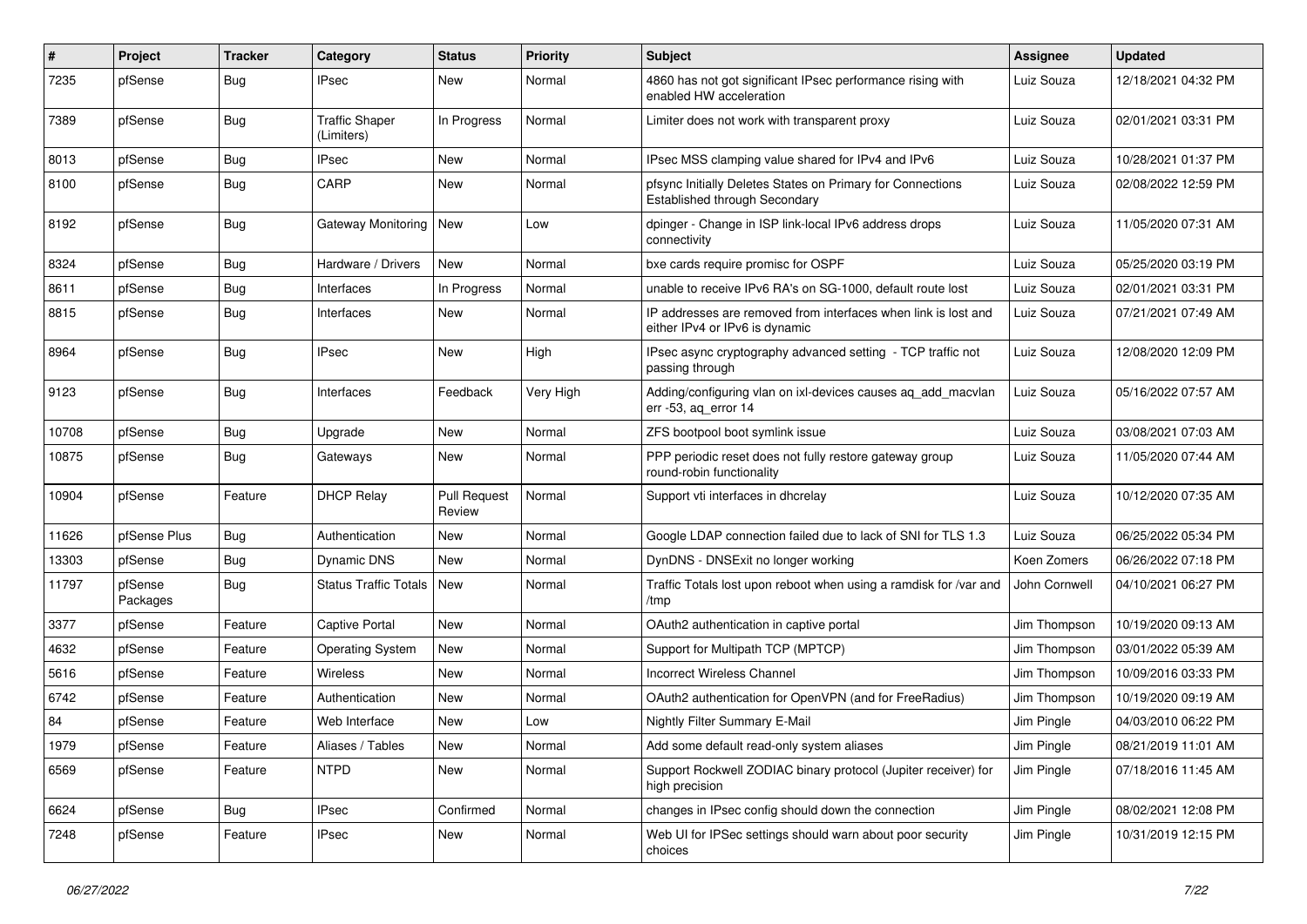| $\sharp$ | Project             | <b>Tracker</b>     | Category              | <b>Status</b> | Priority | <b>Subject</b>                                                                                          | <b>Assignee</b> | <b>Updated</b>      |
|----------|---------------------|--------------------|-----------------------|---------------|----------|---------------------------------------------------------------------------------------------------------|-----------------|---------------------|
| 8315     | pfSense<br>Packages | <b>Bug</b>         | Mail report           | Feedback      | Normal   | Mail Report mail_report_send() behavior different than<br>notify_via_smtp()                             | Jim Pingle      | 09/24/2019 10:12 AM |
| 8380     | pfSense             | Bug                | OpenVPN               | <b>New</b>    | Normal   | OpenVPN RADIUS password length is not constant                                                          | Jim Pingle      | 07/17/2020 11:46 AM |
| 8516     | pfSense<br>Packages | Bug                | FreeRADIUS            | New           | Normal   | FreeRADIUS requires settings re-saved after pfSense upgrade                                             | Jim Pingle      | 12/31/2021 05:58 PM |
| 8852     | pfSense Docs        | Correction         | <b>DHCP</b>           | <b>New</b>    | Normal   | [feedback form] Unclear about "Client Identifier" in a static<br>mapping                                | Jim Pingle      | 09/23/2020 02:30 PM |
| 9141     | pfSense<br>Packages | Feature            | <b>FRR</b>            | New           | Very Low | FRR xmlrpc                                                                                              | Jim Pingle      | 11/26/2018 07:49 AM |
| 9200     | pfSense<br>Packages | Todo               | <b>ACME</b>           | <b>New</b>    | Normal   | Add DNS support for Google domain to Acme manager                                                       | Jim Pingle      | 02/15/2022 03:16 AM |
| 9310     | pfSense Docs        | Correction         | Products              | <b>New</b>    | Normal   | Appliances with internal switch need the MAC Address section of<br>their Getting Started guides updated | Jim Pingle      | 09/23/2020 10:24 AM |
| 9335     | pfSense<br>Packages | Bug                | haproxy               | Feedback      | Normal   | Stored XSS in HAProxy / haproxy_listeners_edit.php                                                      | Jim Pingle      | 02/18/2019 09:35 AM |
| 9369     | pfSense Docs        | <b>New Content</b> | Packages              | New           | Normal   | Document remaining packages                                                                             | Jim Pingle      | 04/14/2021 03:39 PM |
| 9370     | pfSense Docs        | Correction         | General               | In Progress   | Normal   | Update old screenshots                                                                                  | Jim Pingle      | 12/03/2021 09:55 AM |
| 9374     | pfSense Docs        | Correction         | Recipes               | New           | Normal   | Feedback on Virtualization — Virtualizing pfSense with Hyper-V                                          | Jim Pingle      | 09/23/2020 02:40 PM |
| 9454     | pfSense Docs        | Correction         | Interfaces            | New           | Low      | Feedback on IDS / IPS - Snort Suppression Lists                                                         | Jim Pingle      | 09/23/2020 02:44 PM |
| 9545     | pfSense<br>Packages | Feature            | FRR                   | New           | Normal   | Enable MULTIPATH in FRR                                                                                 | Jim Pingle      | 09/18/2020 12:52 PM |
| 9608     | pfSense Docs        | Correction         | Recipes               | <b>New</b>    | Low      | Feedback on Virtualization - Virtualizing pfSense with Hyper-V                                          | Jim Pingle      | 03/06/2021 04:29 PM |
| 9685     | pfSense Docs        | Correction         | <b>Firewall Rules</b> | <b>New</b>    | Normal   | Feedback on Firewall - Floating Rules                                                                   | Jim Pingle      | 09/23/2020 02:57 PM |
| 9889     | pfSense             | <b>Bug</b>         | Certificates          | <b>New</b>    | Very Low | CRL check for Intermediate CA CRLs fails                                                                | Jim Pingle      | 11/08/2019 11:03 AM |
| 10294    | pfSense<br>Packages | Bug                | <b>FRR</b>            | New           | Normal   | FRR Route Counts Incorrect on Status Page                                                               | Jim Pingle      | 02/26/2020 11:08 AM |
| 10482    | pfSense Docs        | Correction         | Virtualization        | <b>New</b>    | Normal   | In AWS, Get System Log may not show output and Get Instance<br>Screenshot may need to be used           | Jim Pingle      | 04/20/2020 09:07 AM |
| 10653    | pfSense<br>Packages | Feature            | <b>FRR</b>            | <b>New</b>    | Normal   | Allow to download frr status                                                                            | Jim Pingle      | 06/11/2020 01:21 AM |
| 10789    | pfSense<br>Packages | Feature            | <b>FRR</b>            | Feedback      | Normal   | FRR integrated configuration and hitless reloads                                                        | Jim Pingle      | 01/20/2021 11:16 PM |
| 10821    | pfSense Docs        | Correction         | General               | New           | Normal   | Use neutral language alternatives                                                                       | Jim Pingle      | 09/23/2020 10:43 AM |
| 10924    | pfSense Docs        | Correction         | Recipes               | New           | Normal   | Feedback on Virtualization — Virtualizing pfSense with VMware<br>vSphere / ESXi                         | Jim Pingle      | 09/23/2020 03:46 PM |
| 11067    | pfSense Docs        | Correction         | Wireless              | <b>New</b>    | Normal   | Feedback on Wireless - Recommended Wireless Hardware                                                    | Jim Pingle      | 11/16/2020 07:17 AM |
| 11071    | pfSense Docs        | New Content        | <b>DHCP</b>           | New           | Normal   | Feedback on Services - IPv6 Router Advertisements                                                       | Jim Pingle      | 12/08/2020 09:25 AM |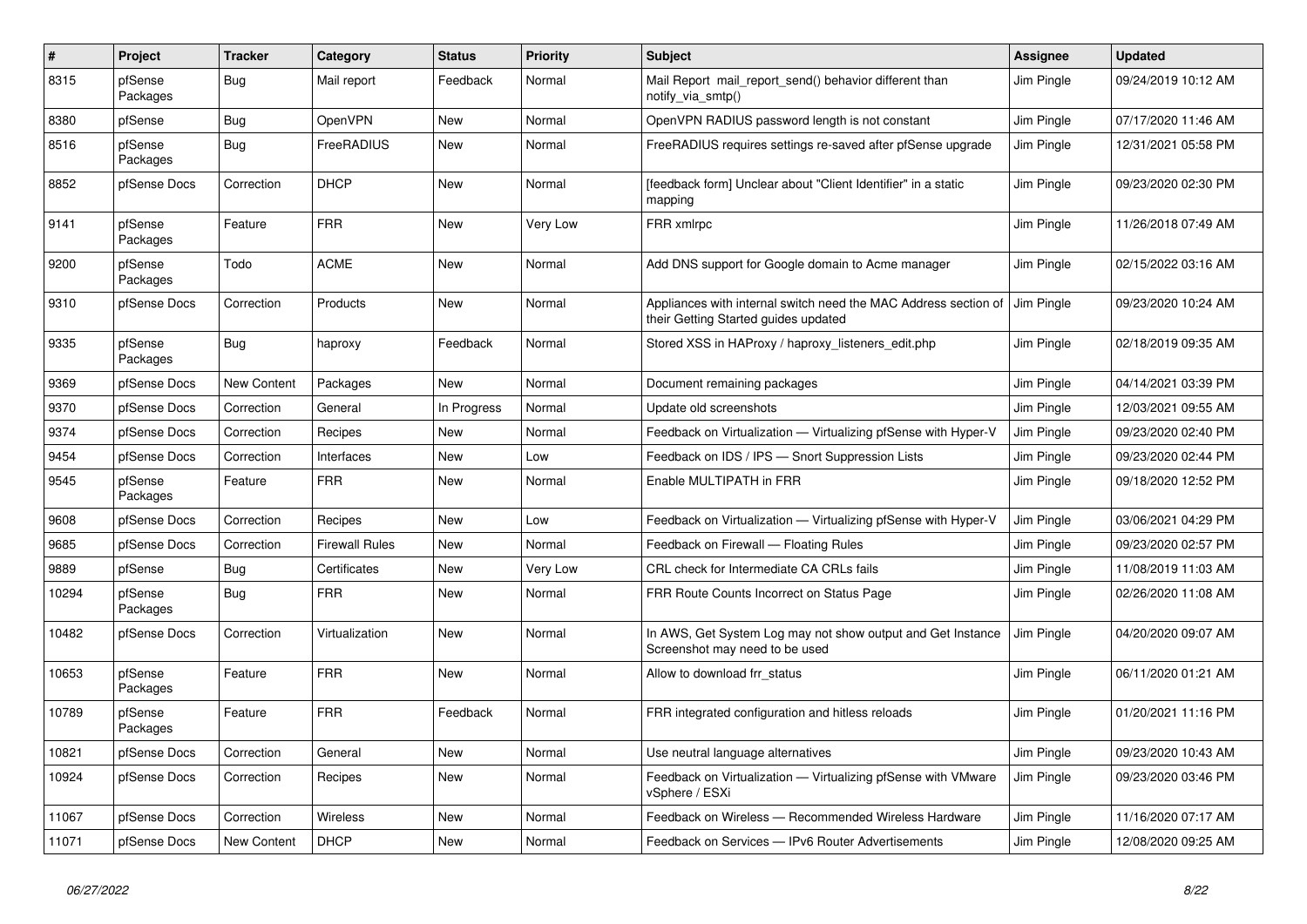| $\sharp$ | <b>Project</b>      | <b>Tracker</b> | Category                          | <b>Status</b>                 | Priority | <b>Subject</b>                                                                                | Assignee   | Updated             |
|----------|---------------------|----------------|-----------------------------------|-------------------------------|----------|-----------------------------------------------------------------------------------------------|------------|---------------------|
| 11130    | pfSense<br>Packages | Feature        | FRR                               | Feedback                      | Normal   | FRR RIP support                                                                               | Jim Pingle | 12/31/2021 04:19 PM |
| 11145    | pfSense Docs        | Correction     | Virtualization                    | <b>New</b>                    | Very Low | Feedback on pfSense Configuration Recipes - Virtualizing<br>pfSense with Hyper-V              | Jim Pingle | 03/06/2021 04:14 PM |
| 11195    | pfSense Docs        | Correction     | Recipes                           | <b>New</b>                    | Normal   | Feedback on pfSense Configuration Recipes - Accessing a<br>CPE/Modem from Inside the Firewall | Jim Pingle | 12/30/2020 01:13 PM |
| 11204    | pfSense<br>Packages | <b>Bug</b>     | NET-SNMP                          | Feedback                      | Normal   | Fix net-snmp logging to syslog                                                                | Jim Pingle | 03/19/2021 05:10 AM |
| 11206    | pfSense<br>Packages | Feature        | FRR                               | <b>Pull Request</b><br>Review | Normal   | <b>FRR 7.5</b>                                                                                | Jim Pingle | 01/08/2021 12:47 PM |
| 11301    | pfSense<br>Packages | Feature        | <b>FRR</b>                        | Feedback                      | Normal   | Switch FRR to use default rc file as a service control base                                   | Jim Pingle | 01/28/2021 09:35 AM |
| 11345    | pfSense<br>Packages | <b>Bug</b>     | <b>FRR</b>                        | Feedback                      | Normal   | FRR-OSPF - No "prefix-list" possible                                                          | Jim Pingle | 02/04/2021 11:03 PM |
| 11471    | pfSense Docs        | Todo           | Development                       | New                           | Low      | Feedback on Development - Developing Packages                                                 | Jim Pingle | 02/19/2021 02:52 PM |
| 11539    | pfSense             | Bug            | <b>IPsec</b>                      | Feedback                      | Normal   | Mobile IPsec "split include" value of 0.0.0.0/0 causes some<br>clients to fail                | Jim Pingle | 05/23/2022 12:33 AM |
| 11879    | pfSense<br>Packages | Feature        | ACME                              | Feedback                      | Normal   | Add support for SSL.com ACME server                                                           | Jim Pingle | 03/02/2022 02:03 PM |
| 11997    | pfSense<br>Packages | Bug            | <b>IPsec Profile Wizard   New</b> |                               | Normal   | Add Support for Android Strongswan Profiles in the Profile<br>Wizard                          | Jim Pingle | 07/10/2021 07:51 PM |
| 12160    | pfSense<br>Packages | Regression     | syslog-ng                         | Feedback                      | High     | An invalid configuration is generated when choosing TLS as the<br>default protocol            | Jim Pingle | 07/23/2021 03:27 PM |
| 12335    | pfSense             | Bug            | <b>IPsec</b>                      | New                           | Normal   | <b>IPsec DNS inefficiency</b>                                                                 | Jim Pingle | 04/26/2022 07:50 AM |
| 12475    | pfSense<br>Packages | Bug            | OpenVPN Client<br>Export          | Feedback                      | Normal   | OpenVPN Client Export does not show certificate without private<br>key                        | Jim Pingle | 02/17/2022 08:24 AM |
| 12549    | pfSense             | Regression     | IPsec                             | <b>New</b>                    | Normal   | Per-user Mobile IPsec settings are not applied to connecting<br>mobile clients                | Jim Pingle | 04/26/2022 07:50 AM |
| 12565    | pfSense Docs        | New Content    | <b>OpenVPN</b>                    | <b>New</b>                    | Normal   | Document new "Duplicate Connection Limit" option on OpenVPN<br>server instances               | Jim Pingle | 12/06/2021 08:07 AM |
| 12811    | pfSense             | <b>Bug</b>     | Gateway Monitoring   New          |                               | Normal   | Services are not restarted when PPP interfaces connect                                        | Jim Pingle | 05/31/2022 05:34 PM |
| 12863    | pfSense             | Feature        | Authentication                    | <b>New</b>                    | Very Low | dynamically tune sha512crypt rounds                                                           | Jim Pingle | 03/19/2022 12:53 PM |
| 12942    | pfSense             | Bug            | Gateways                          | <b>New</b>                    | Normal   | Code to kill states for old gateway when reconnecting an<br>interface is incorrect            | Jim Pingle | 03/22/2022 01:25 PM |
| 12963    | pfSense<br>Packages | Feature        | Nmap                              | Feedback                      | Normal   | Run nmap scans in the background                                                              | Jim Pingle | 06/06/2022 06:55 PM |
| 12978    | pfSense Docs        | Correction     | Monitoring                        | <b>New</b>                    | Normal   | Correction to iftop section of Monitoring Bandwidth Usage                                     | Jim Pingle | 03/23/2022 11:18 AM |
| 12980    | pfSense Docs        | Todo           | OpenVPN                           | Feedback                      | Normal   | Add warnings against OpenVPN Shared Key mode                                                  | Jim Pingle | 03/24/2022 02:11 PM |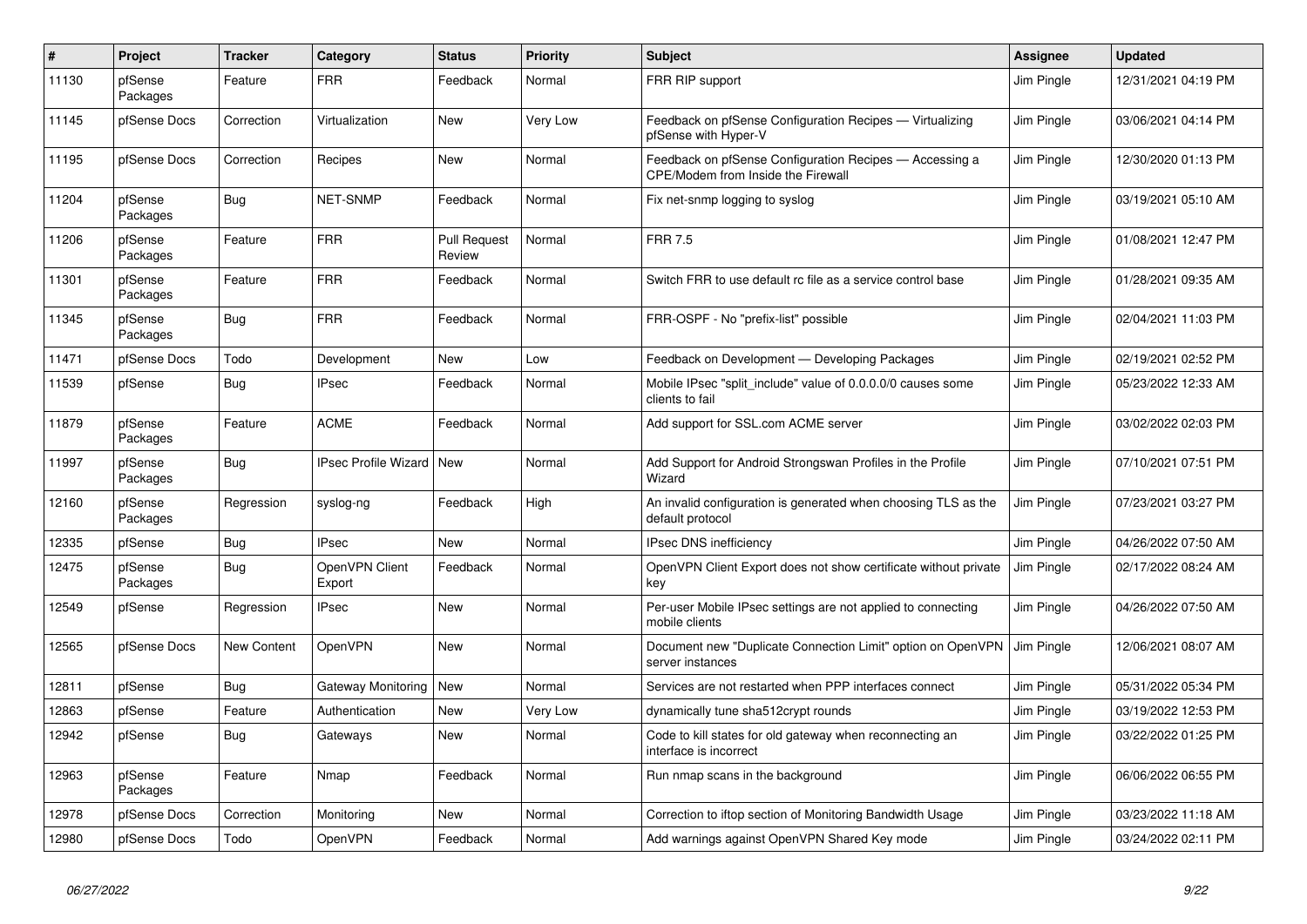| #     | <b>Project</b>      | <b>Tracker</b>     | Category                        | <b>Status</b>                 | <b>Priority</b> | <b>Subject</b>                                                                                                         | Assignee             | <b>Updated</b>      |
|-------|---------------------|--------------------|---------------------------------|-------------------------------|-----------------|------------------------------------------------------------------------------------------------------------------------|----------------------|---------------------|
| 13020 | pfSense Docs        | Todo               | <b>Firewall Rules</b>           | New                           | Normal          | easyrule command documentation should document permissible<br>wildcards                                                | Jim Pingle           | 04/04/2022 08:01 AM |
| 13054 | pfSense             | Feature            | Package System                  | New                           | Normal          | Package plugin hook for web server configuration stanzas                                                               | Jim Pingle           | 04/12/2022 03:04 PM |
| 13085 | pfSense             | Feature            | OpenVPN                         | <b>Pull Request</b><br>Review | Normal          | OpenVPN: expose NBDD servers in GUI + fix GUI bugs                                                                     | Jim Pingle           | 04/22/2022 11:09 AM |
| 13088 | pfSense             | Bug                | OpenVPN                         | New                           | Normal          | OpenVPN Client Overrides: properly hide/show form fields                                                               | Jim Pingle           | 06/08/2022 09:15 AM |
| 13089 | pfSense             | <b>Bug</b>         | OpenVPN                         | New                           | Normal          | OpenVPN: fix some netbios options were preserved even if teh<br>Netbios option was unchecked                           | Jim Pingle           | 04/22/2022 11:06 AM |
| 13090 | pfSense             | <b>Bug</b>         | <b>OpenVPN</b>                  | New                           | Normal          | OpenVPN: do not use legacy deprecated netbios settings                                                                 | Jim Pingle           | 04/22/2022 11:19 AM |
| 13108 | pfSense Docs        | Todo               | Installation /<br>Upgrades      | New                           | Normal          | ZFS filesystem implications                                                                                            | Jim Pingle           | 04/27/2022 03:18 PM |
| 13189 | pfSense Plus        | Todo               | OpenVPN                         | Feedback                      | Normal          | Input validation should reject the combination of DCO and P2P<br>mode                                                  | Jim Pingle           | 05/26/2022 10:50 AM |
| 13211 | pfSense Docs        | New Content        | <b>OpenVPN</b>                  | Feedback                      | Normal          | OpenVPN DCO Documentation                                                                                              | Jim Pingle           | 06/15/2022 10:42 AM |
| 13223 | pfSense Docs        | <b>New Content</b> | Routing / Gateways              | Feedback                      | Normal          | Document new gateway state killing behavior                                                                            | Jim Pingle           | 05/27/2022 01:59 PM |
| 13228 | pfSense             | Bug                | Interfaces                      | New                           | Normal          | Recovering interface gateway may not be added back into<br>gateway groups and rules when expected                      | Jim Pingle           | 05/28/2022 01:14 PM |
| 13229 | pfSense Docs        | Todo               | <b>Captive Portal</b>           | Feedback                      | Normal          | Update documentation for IPFW to PF transition for Limiters and<br><b>Captive Portal</b>                               | Jim Pingle           | 05/27/2022 03:04 PM |
| 13245 | pfSense             | Feature            | Aliases / Tables                | <b>Pull Request</b><br>Review | Normal          | Type column on Alias lists                                                                                             | Jim Pingle           | 06/06/2022 07:09 AM |
| 13250 | pfSense             | Todo               | DHCP (IPv4)                     | New                           | Very Low        | Clean up DHCP Server option language                                                                                   | Jim Pingle           | 06/06/2022 07:32 AM |
| 13255 | pfSense<br>Packages | Todo               | OpenVPN Client<br>Export        | New                           | Normal          | Set PKCS#12 algorithm when exporting OpenVPN ZIP or<br>Windows bundles                                                 | Jim Pingle           | 06/08/2022 10:37 AM |
| 13258 | pfSense             | Bug                | Console Menu                    | <b>Pull Request</b><br>Review | Low             | secret menu option 100                                                                                                 | Jim Pingle           | 06/12/2022 01:44 PM |
| 13272 | pfSense             | <b>Bug</b>         | <b>Captive Portal</b>           | <b>Pull Request</b><br>Review | Very Low        | Voucher CSV output has leading space before voucher code                                                               | Jim Pingle           | 06/13/2022 10:27 AM |
| 1675  | pfSense             | Bug                | <b>Captive Portal</b>           | New                           | Normal          | Captive portal logout problems with pop-up blockers.                                                                   | Jared Dillard        | 03/28/2016 01:37 PM |
| 5367  | pfSense             | <b>Bug</b>         | Web Interface                   | New                           | Normal          | Safari repeatedly tries to reload dashboard                                                                            | Jared Dillard        | 08/22/2016 11:08 AM |
| 5480  | pfSense             | Todo               | Web Interface                   | New                           | Low             | inconsistent display of default values in fields                                                                       | Jared Dillard        | 03/01/2016 04:59 PM |
| 6026  | pfSense             | Bug                | Rules / NAT                     | New                           | Low             | webinterface, firewall rules, wrapping of columns or visible<br>(horizontal) scrollbar needed when contents doesnt fit | Jared Dillard        | 08/20/2019 03:40 PM |
| 6696  | pfSense             | Bug                | <b>Traffic Shaper</b><br>(ALTQ) | New                           | Low             | Add configure link to Status > Queues error message if traffic<br>shaping not configured                               | <b>Jared Dillard</b> | 08/21/2019 08:55 AM |
| 6697  | pfSense             | Todo               | Web Interface                   | New                           | Low             | White squares around the numeric values in the Status / Queues<br>page                                                 | Jared Dillard        | 08/15/2016 03:19 AM |
| 6727  | pfSense             | Todo               | Web Interface                   | New                           | Very Low        | Missing file apple-touch-icon-precomposed.png ?                                                                        | Jared Dillard        | 08/18/2016 02:10 PM |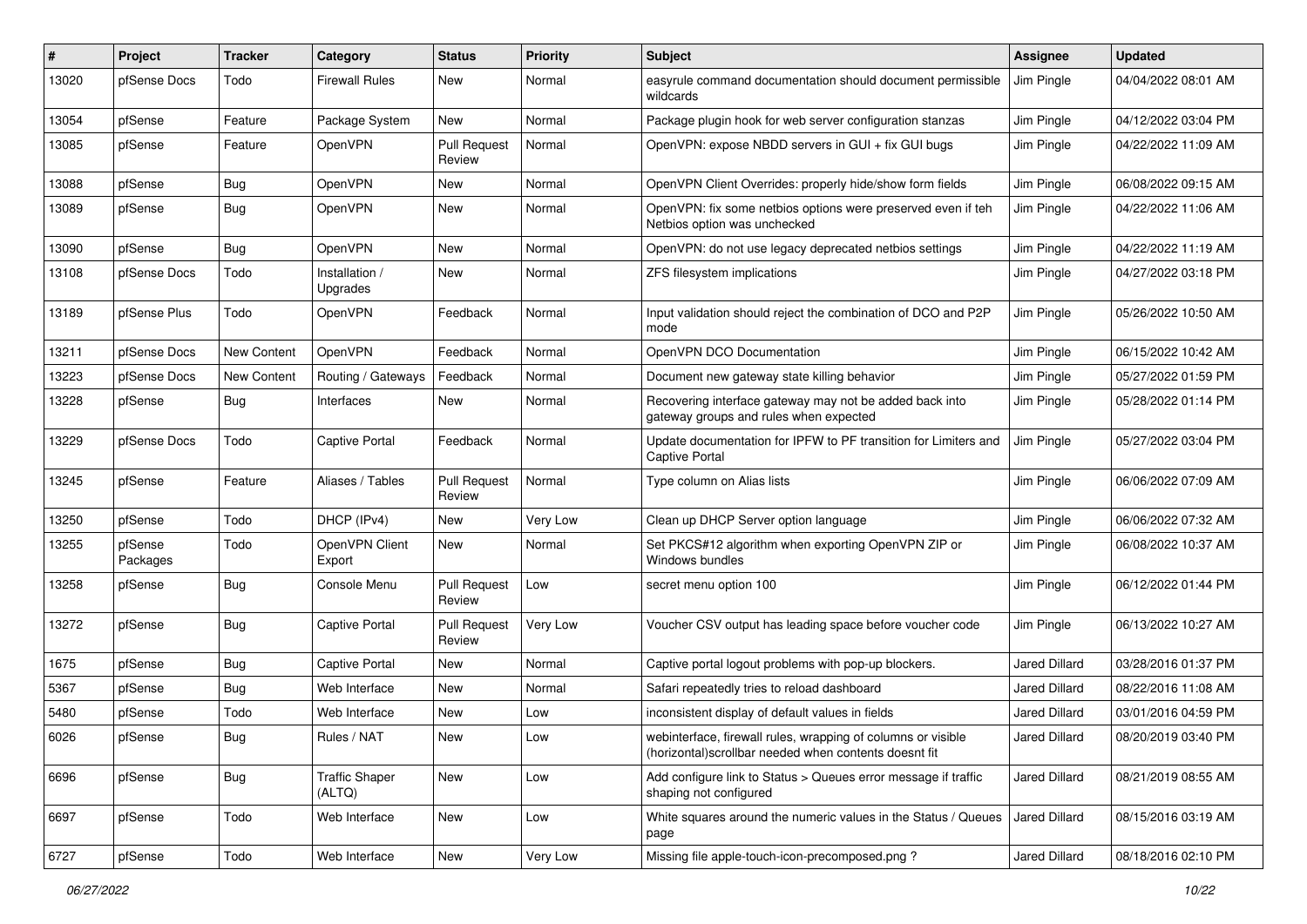| $\#$  | <b>Project</b>      | <b>Tracker</b> | Category                            | <b>Status</b>                 | <b>Priority</b> | <b>Subject</b>                                                                                          | Assignee               | <b>Updated</b>      |
|-------|---------------------|----------------|-------------------------------------|-------------------------------|-----------------|---------------------------------------------------------------------------------------------------------|------------------------|---------------------|
| 6752  | pfSense<br>Packages | Todo           | Status Traffic Totals               | <b>New</b>                    | Low             | <b>Traffic Totals Data Summary Graph</b>                                                                | <b>Jared Dillard</b>   | 11/08/2017 08:58 AM |
| 7267  | pfSense<br>Packages | Bug            | Status Traffic Totals   New         |                               | Normal          | Status Traffic Totals - Stacked Bar - Scale not high enough                                             | Jared Dillard          | 11/18/2020 07:38 AM |
| 7387  | pfSense             | <b>Bug</b>     | Dashboard                           | New                           | Low             | New Traffic Graph in dashboard resets inverted view to normal<br>view                                   | <b>Jared Dillard</b>   | 12/11/2021 08:14 PM |
| 7398  | pfSense             | Feature        | <b>Traffic Graphs</b>               | Assigned                      | Normal          | Show average value of bandwidth in/out on Dashboard trafic<br>graph                                     | <b>Jared Dillard</b>   | 08/21/2019 08:56 AM |
| 7400  | pfSense             | Bug            | <b>Traffic Graphs</b>               | Assigned                      | Normal          | Traffic Graphs show bad data on 2.3.3 1                                                                 | <b>Jared Dillard</b>   | 12/31/2021 05:47 PM |
| 8274  | pfSense             | Feature        | <b>Traffic Graphs</b>               | New                           | Normal          | Reverse Inverse Traffic Graph View                                                                      | Jared Dillard          | 08/14/2019 10:31 AM |
| 8349  | pfSense             | Feature        | Traffic Graphs                      | <b>New</b>                    | Normal          | Show the actual numerical information (upload/download<br>speeds) in the traffic graph dashboard widget | <b>Jared Dillard</b>   | 02/28/2018 09:42 AM |
| 9537  | pfSense<br>Packages | Bug            | <b>Status Traffic Totals</b>        | <b>New</b>                    | Normal          | One month offset in displayed data between time changes                                                 | <b>Jared Dillard</b>   | 05/01/2020 08:27 AM |
| 10429 | pfSense<br>Packages | <b>Bug</b>     | <b>Status Traffic Totals</b>        | <b>New</b>                    | Normal          | Status Traffic Total broken 2.4.5                                                                       | <b>Jared Dillard</b>   | 02/27/2021 07:55 PM |
| 10892 | pfSense             | <b>Bug</b>     | Rules / NAT                         | <b>New</b>                    | Low             | Large number of VLAN/LANs make floating rules are to read                                               | <b>Jared Dillard</b>   | 02/01/2021 03:29 PM |
| 6993  | pfSense             | <b>Bug</b>     | <b>OpenVPN</b>                      | <b>New</b>                    | Normal          | OpenVPN status error during CARP state transition                                                       | James Webb             | 12/31/2021 05:44 PM |
| 13284 | pfSense<br>Packages | Feature        | FreeRADIUS                          | <b>New</b>                    | Normal          | Option to define "Issuer" in OPT configuration.                                                         | Jakob<br>Nordgarden    | 06/19/2022 12:10 PM |
| 8072  | pfSense             | <b>Bug</b>     | <b>Traffic Shaper</b><br>(Limiters) | <b>New</b>                    | Normal          | Limiter / Queue mask issues?                                                                            | Ivor Kreso             | 11/08/2017 07:56 PM |
| 13214 | pfSense<br>Packages | <b>Bug</b>     | node_exporter                       | <b>Pull Request</b><br>Review | Normal-package  | AttributeError: 'NoneType' object has no attribute 'text'                                               | lan Grindley           | 05/25/2022 08:20 AM |
| 6167  | pfSense             | <b>Bug</b>     | <b>IPsec</b>                        | Confirmed                     | Normal          | IPsec IPComp not working                                                                                | George<br>Neville-Neil | 09/22/2020 06:07 PM |
| 6873  | pfSense             | Bug            | DHCP (IPv6)                         | <b>New</b>                    | Low             | radvd - Too many addresses in RDNSS section when previously<br>using DHCPv6                             | Dominic<br>McKeown     | 06/06/2018 10:45 AM |
| 8309  | pfSense             | Feature        | Hardware / Drivers                  | <b>New</b>                    | Normal          | Include apuled driver to add support for LEDs on PC Engines<br>APU boards                               | Darryn Storm           | 08/20/2019 08:47 AM |
| 6651  | pfSense<br>Packages | Feature        | <b>FRR</b>                          | Feedback                      | Normal          | Loopback interfaces                                                                                     | Christian<br>McDonald  | 12/25/2021 02:42 PM |
| 12513 | pfSense<br>Packages | Feature        | WireGuard                           | <b>New</b>                    | Normal          | WireGuard Utilization Status (Beyond Active Connection)                                                 | Christian<br>McDonald  | 12/22/2021 08:40 PM |
| 12525 | pfSense<br>Packages | Feature        | WireGuard                           | New                           | Normal          | WireGuard Tunnel restore configuration                                                                  | Christian<br>McDonald  | 11/17/2021 07:15 AM |
| 12526 | pfSense<br>Packages | Feature        | WireGuard                           | <b>New</b>                    | Normal          | <b>WireGuard Widget</b>                                                                                 | Christian<br>McDonald  | 11/17/2021 07:15 AM |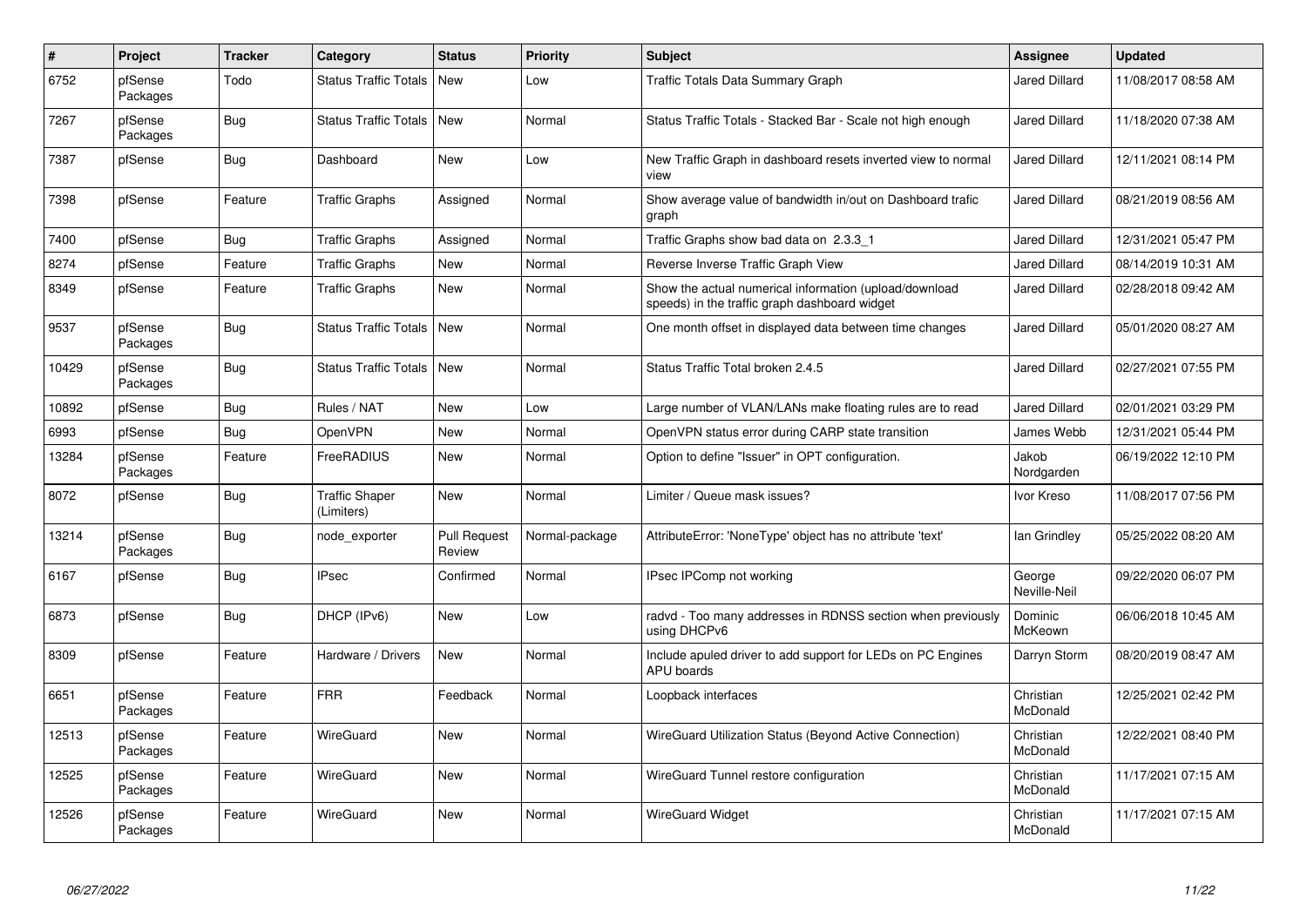| $\pmb{\#}$ | Project             | <b>Tracker</b> | Category                     | <b>Status</b>                 | <b>Priority</b> | Subject                                                                                                                                 | <b>Assignee</b>                       | <b>Updated</b>      |
|------------|---------------------|----------------|------------------------------|-------------------------------|-----------------|-----------------------------------------------------------------------------------------------------------------------------------------|---------------------------------------|---------------------|
| 12608      | pfSense<br>Packages | <b>Bug</b>     | WireGuard                    | <b>New</b>                    | High            | WireGuard tunnels monitored by dpinger causing system to stop<br>routing completely in certain situations                               | Christian<br>McDonald                 | 12/16/2021 03:14 PM |
| 12715      | pfSense             | <b>Bug</b>     | Authentication               | <b>New</b>                    | Normal          | Long system startup time when LDAP is configured and<br>unavailable during startup.                                                     | Christian<br>McDonald                 | 01/24/2022 05:50 AM |
| 12756      | pfSense Docs        | Todo           | WireGuard                    | New                           | Normal          | Feedback on pfSense Configuration Recipes - WireGuard<br>Remote Access VPN Configuration Example                                        | Christian<br>McDonald                 | 05/31/2022 11:42 AM |
| 12760      | pfSense<br>Packages | <b>Bug</b>     | WireGuard                    | <b>New</b>                    | Normal          | Link-local addresses disallowed on Wireguard interfaces                                                                                 | Christian<br>McDonald                 | 02/07/2022 03:50 AM |
| 12924      | pfSense<br>Packages | <b>Bug</b>     | WireGuard                    | New                           | Normal          | DNS Resolver WireGuard ACL Inconsistency                                                                                                | Christian<br>McDonald                 | 04/10/2022 10:36 AM |
| 13115      | pfSense<br>Packages | Bug            | WireGuard                    | Feedback                      | Normal          | WireGuard panic due to KBI changes in ""udp_tun_func_t()"                                                                               | Christian<br>McDonald                 | 05/15/2022 10:47 AM |
| 13183      | pfSense Plus        | Regression     | Dashboard                    | Feedback                      | High            | ZFS module is loaded on systems without ZFS                                                                                             | Christian<br>McDonald                 | 05/23/2022 10:11 AM |
| 13205      | pfSense Docs        | New Content    | Backup / Restore             | Feedback                      | Normal          | <b>ZFS Boot Environment documentation</b>                                                                                               | Christian<br>McDonald                 | 05/31/2022 10:55 AM |
| 13093      | pfSense             | <b>Bug</b>     | Authentication               | In Progress                   | Normal          | LDAP authentication fails with extended query and RFC2307<br>group lookups enabled                                                      | Chris Linstruth                       | 05/31/2022 07:20 AM |
| 12782      | pfSense             | Todo           | Build / Release              | <b>New</b>                    | Normal          | Disable compatibility flag                                                                                                              | <b>Brad Davis</b>                     | 05/17/2022 02:33 PM |
| 12979      | pfSense<br>Packages | <b>Bug</b>     | Snort                        | <b>Pull Request</b><br>Review | High            | Snort Rules Update Process Using Deprecated FreeBSD<br><b>Subdirectory Name</b>                                                         | <b>Bill Meeks</b>                     | 03/24/2022 09:02 AM |
| 13095      | pfSense<br>Packages | Bug            | Snort                        | Feedback                      | Normal          | Snort VRT change in Shared Object Rules path name results in<br>failure to extract and update Snort Shared Object Rules when<br>enabled | <b>Bill Meeks</b>                     | 04/25/2022 12:22 PM |
| 13096      | pfSense<br>Packages | Feature        | Snort                        | Feedback                      | Normal          | Improve robustness of Snort Rules Update Log size limitation<br>logic                                                                   | <b>Bill Meeks</b>                     | 04/25/2022 12:22 PM |
| 10199      | pfSense             | Todo           | Translations                 | New                           | Very Low        | Improve Spanish translation interface                                                                                                   | Aluisco Miguel<br>Ricardo<br>Mastrapa | 01/22/2020 09:22 AM |
| 12573      | pfSense<br>Packages | Feature        | New Package<br>Request       | New                           | Normal          | Dashboard widget with external connection map                                                                                           | aleksei prokofiev                     | 12/07/2021 07:38 AM |
| 32         | pfSense             | Todo           | User Manager /<br>Privileges | New                           | Normal          | PPPoE Server users integration with user manager                                                                                        |                                       | 02/06/2016 04:53 AM |
| 33         | pfSense             | Todo           | User Manager /<br>Privileges | New                           | Normal          | L2TP users integration with user manager                                                                                                |                                       | 02/06/2016 04:53 AM |
| 96         | pfSense             | Feature        | Rules / NAT                  | New                           | Normal          | Add "All local networks" to source and destination drop down<br>boxen in firewall rules                                                 |                                       | 02/06/2016 04:53 AM |
| 228        | pfSense             | Feature        | Multi-WAN                    | <b>New</b>                    | Normal          | Multi-WAN support with same gateway on multiple WANs                                                                                    |                                       | 04/11/2015 01:10 AM |
| 286        | pfSense             | Feature        | Backup / Restore             | New                           | Normal          | Backup/restore users individually                                                                                                       |                                       | 01/09/2021 03:48 PM |
| 290        | pfSense             | Feature        | Multi-WAN                    | New                           | Low             | Add Multi-WAN awareness to UPnP                                                                                                         |                                       | 01/06/2016 05:24 PM |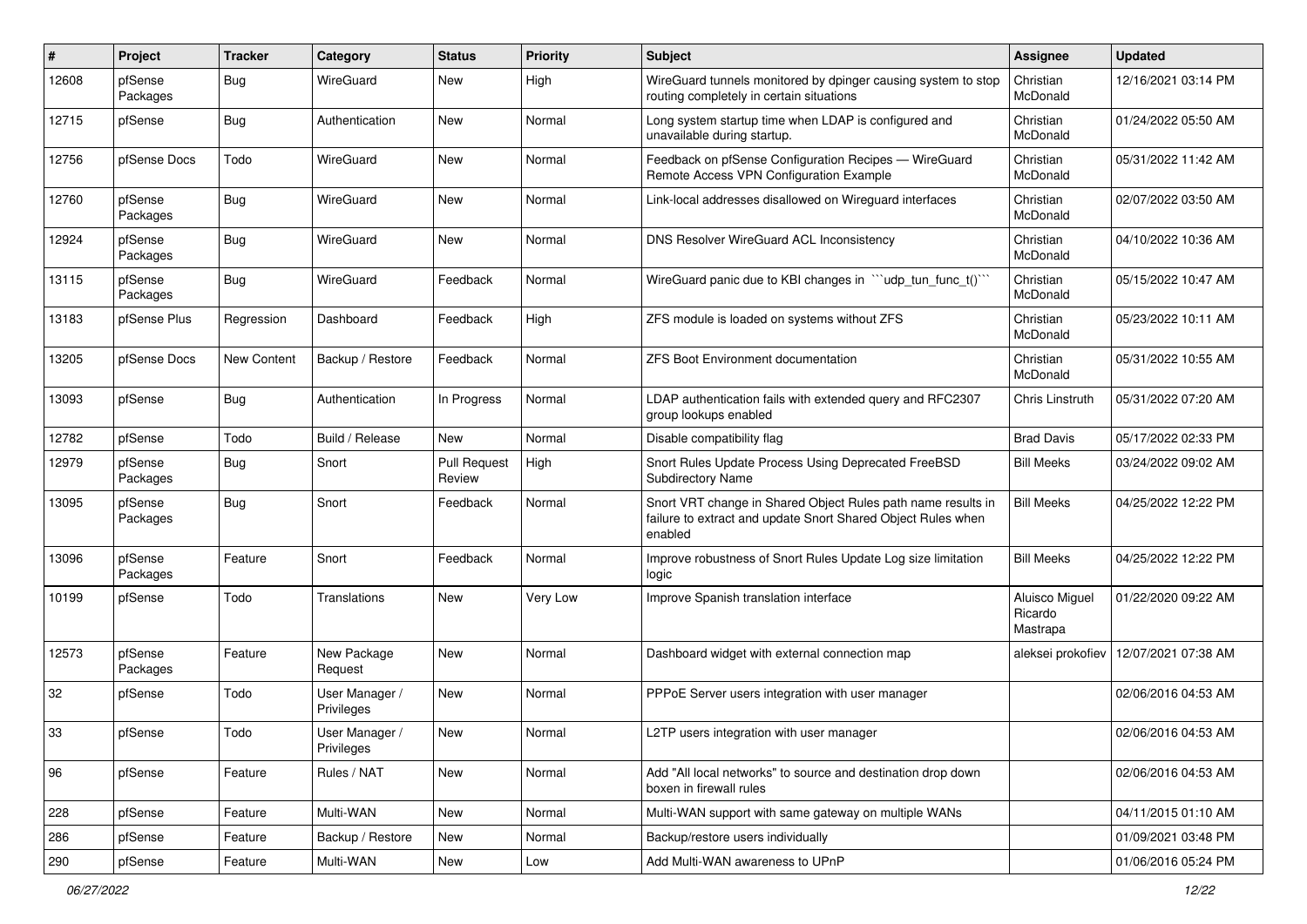| ∦    | Project             | <b>Tracker</b> | Category                     | <b>Status</b>                 | <b>Priority</b> | <b>Subject</b>                                                                      | <b>Assignee</b> | Updated             |
|------|---------------------|----------------|------------------------------|-------------------------------|-----------------|-------------------------------------------------------------------------------------|-----------------|---------------------|
| 336  | pfSense             | Feature        | LAGG Interfaces              | New                           | Normal          | Option to create lagg under assign interfaces                                       |                 | 08/21/2019 11:16 AM |
| 371  | pfSense             | Feature        | Rules / NAT                  | New                           | Normal          | Allow moving of bogon and RFC 1918 rules                                            |                 | 02/06/2016 04:53 AM |
| 385  | pfSense             | Feature        | Captive Portal               | New                           | Normal          | Reverse captive portal                                                              |                 | 08/13/2019 12:23 PM |
| 521  | pfSense             | Feature        | User Manager /<br>Privileges | New                           | Normal          | Group manager Assigned Permissions                                                  |                 | 04/18/2010 02:59 PM |
| 628  | pfSense             | Feature        | Web Interface                | New                           | Low             | Ability to specify listen IP address of management services<br>(SSH, web interface) |                 | 07/09/2021 01:21 PM |
| 701  | pfSense             | Feature        | Rules / NAT                  | <b>New</b>                    | Normal          | Interface groups with NAT                                                           |                 | 05/11/2018 10:12 PM |
| 746  | pfSense             | Feature        | Rules / NAT                  | New                           | Normal          | Add interface group to source/dest drop downs                                       |                 | 07/19/2010 05:10 PM |
| 753  | pfSense             | Feature        | OpenVPN                      | New                           | Normal          | Add OpenVPN foreign_option support                                                  |                 | 09/02/2019 10:38 AM |
| 790  | pfSense             | Feature        | <b>Operating System</b>      | New                           | Normal          | Advanced options for dnsclient (resolv.conf)                                        |                 | 04/21/2022 12:39 PM |
| 855  | pfSense             | Feature        | Multi-WAN                    | New                           | Normal          | Ability to selectively kill states on gateways recovery                             |                 | 03/11/2022 08:30 AM |
| 895  | pfSense             | Feature        | <b>PPP</b> Interfaces        | New                           | Very Low        | PPP subsystem MPPE/MPPC support                                                     |                 | 09/10/2019 04:24 PM |
| 946  | pfSense             | Feature        | IPsec                        | New                           | Normal          | Allow aliases to be used to define IPsec phase 2 networks                           |                 | 04/21/2022 12:39 PM |
| 986  | pfSense             | Feature        | Web Interface                | New                           | Normal          | Dynamic states view                                                                 |                 | 02/06/2016 04:58 AM |
| 1136 | pfSense             | Feature        | Rules / NAT                  | New                           | Normal          | Add logic to automatically avoid route-to for static route networks                 |                 | 10/09/2018 05:11 AM |
| 1186 | pfSense             | Bug            | <b>RRD Graphs</b>            | Confirmed                     | Normal          | When in pure routing mode the rrd graphs are blank                                  |                 | 09/16/2015 04:31 PM |
| 1219 | pfSense             | Feature        | Developer Tools              | New                           | Low             | Ship DTRACE enabled kernels in the images                                           |                 | 07/26/2017 03:14 AM |
| 1257 | pfSense             | Feature        | Certificates                 | <b>Pull Request</b><br>Review | Normal          | Handle encypted CA/Certificate private keys                                         |                 | 10/12/2020 07:12 AM |
| 1268 | pfSense             | Feature        | Certificates                 | New                           | Normal          | Allow mass renewing of certs                                                        |                 | 11/01/2019 03:17 PM |
| 1307 | pfSense             | Feature        | Web Interface                | New                           | Normal          | Request: Option To Resolve Addresses in State Table Summary                         |                 | 02/06/2016 04:58 AM |
| 1337 | pfSense             | Feature        | Interfaces                   | Assigned                      | Normal          | VLANs with different MAC address than parent interface                              |                 | 04/21/2022 12:39 PM |
| 1367 | pfSense             | Feature        | Backup / Restore             | New                           | Normal          | Input validation on partial config restores                                         |                 | 03/21/2011 01:16 AM |
| 1388 | pfSense             | Feature        | Multi-WAN                    | New                           | Normal          | 3G outbound failover connection with auto dial-up and hang-up                       |                 | 08/21/2019 11:27 AM |
| 1434 | pfSense             | Feature        | OpenVPN                      | New                           | Normal          | Radius Accounting in OpenVPN                                                        |                 | 05/04/2013 03:06 PM |
| 1506 | pfSense             | Feature        | Notifications                | New                           | Normal          | Notifications should spool                                                          |                 | 05/05/2011 12:58 PM |
| 1521 | pfSense             | Todo           | Routing                      | New                           | Normal          | Investigate FreeBSD route metric support for future versions                        |                 | 05/12/2011 11:28 AM |
| 1574 | pfSense             | Feature        | User Manager /<br>Privileges | New                           | Normal          | Password quality enforcment.                                                        |                 | 02/06/2016 04:15 AM |
| 1620 | pfSense<br>Packages | <b>Bug</b>     | Squid                        | New                           | Normal          | Can't use transparent proxy when using bridge.                                      |                 | 10/07/2021 04:19 AM |
| 1656 | pfSense             | Feature        | Diagnostics                  | New                           | Normal          | Teach pfctl to kill states by port number                                           |                 | 08/21/2019 09:55 AM |
| 1667 | pfSense             | <b>Bug</b>     | L <sub>2</sub> TP            | New                           | Normal          | L2TP server does not respond properly from a CARP VIP                               |                 | 12/11/2021 07:43 PM |
| 1683 | pfSense             | Feature        | Rules / NAT                  | New                           | Normal          | PF scrub min-ttl option                                                             |                 | 09/23/2020 01:52 AM |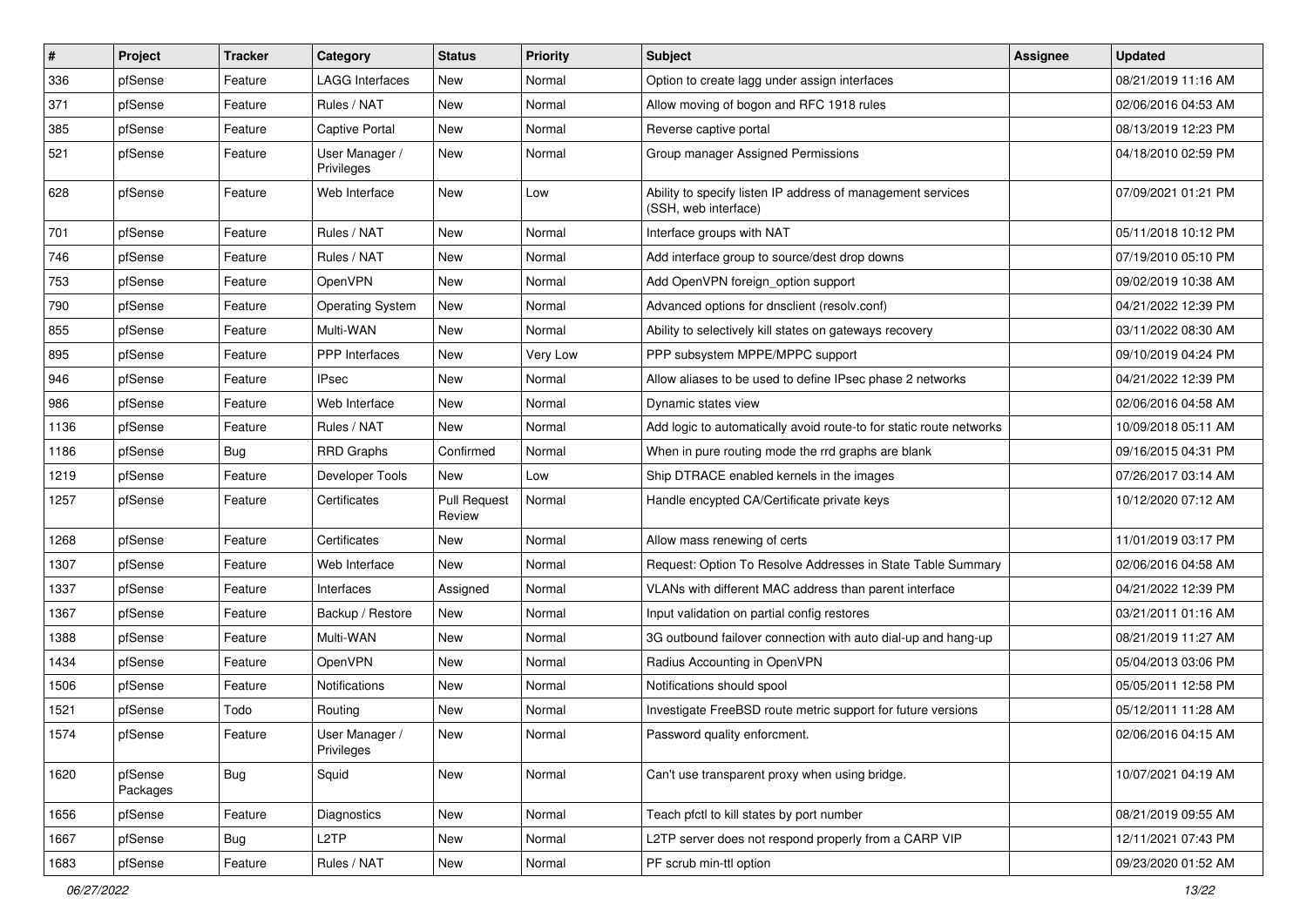| #    | <b>Project</b> | <b>Tracker</b> | Category                            | <b>Status</b> | <b>Priority</b> | Subject                                                                                                                               | Assignee | <b>Updated</b>      |
|------|----------------|----------------|-------------------------------------|---------------|-----------------|---------------------------------------------------------------------------------------------------------------------------------------|----------|---------------------|
| 1738 | pfSense        | <b>Bug</b>     | Backup / Restore                    | New           | Very Low        | Restore fails when username in backup is not matching                                                                                 |          | 12/11/2021 07:51 PM |
| 1813 | pfSense        | <b>Bug</b>     | Rules / NAT                         | Confirmed     | Normal          | Static routes on WAN interfaces overridden by route-to for<br>firewall-initiated traffic                                              |          | 11/09/2016 02:06 PM |
| 1826 | pfSense        | Feature        | <b>PPPoE Server</b>                 | <b>New</b>    | Normal          | PPPoE server IPv6 support                                                                                                             |          | 03/25/2022 04:25 PM |
| 1833 | pfSense        | Feature        | <b>PPTP</b>                         | New           | Normal          | PPTP type WAN IPv6 support                                                                                                            |          | 08/20/2019 10:12 AM |
| 1848 | pfSense        | <b>Bug</b>     | <b>Traffic Shaper</b><br>(Limiters) | Confirmed     | Normal          | Limiters after policy routing has taken place do not behave<br>correctly                                                              |          | 10/25/2014 09:18 PM |
| 1849 | pfSense        | <b>Bug</b>     | <b>Traffic Shaper</b><br>(ALTQ)     | New           | Normal          | Traffic shaper - By Queue view needs to show/use friendly<br>inerface names                                                           |          | 01/10/2022 08:10 AM |
| 1883 | pfSense        | Feature        | <b>Traffic Shaper</b><br>(Limiters) | New           | Normal          | Diag > Limiter Info presentation enhancement                                                                                          |          | 08/20/2019 03:46 PM |
| 1890 | pfSense        | <b>Bug</b>     | Translations                        | <b>New</b>    | Normal          | No gettext support in console scripts                                                                                                 |          | 08/13/2019 12:24 PM |
| 1924 | pfSense        | Feature        | <b>Captive Portal</b>               | New           | Normal          | Ability of CP's allowed IP addresses to use aliases                                                                                   |          | 07/26/2018 04:28 AM |
| 1935 | pfSense        | Feature        | Rules / NAT                         | New           | Normal          | Allow rule with max-src-conn-* options to make conditional use of<br>"overload <virusprot>"</virusprot>                               |          | 10/07/2011 09:31 AM |
| 1937 | pfSense        | Feature        | Rules / NAT                         | <b>New</b>    | Normal          | Support for rule groupings                                                                                                            |          | 08/20/2019 12:42 PM |
| 1940 | pfSense        | Todo           | Logging                             | New           | Normal          | Integrate rSyslogd                                                                                                                    |          | 07/06/2018 02:11 PM |
| 1947 | pfSense        | Feature        | Rules / NAT                         | New           | Normal          | Option to kill all states when creating a block rule                                                                                  |          | 08/20/2019 01:09 PM |
| 2024 | pfSense        | Feature        | Package System                      | New           | Normal          | RRD Graphs for packages                                                                                                               |          | 08/13/2019 12:24 PM |
| 2025 | pfSense        | Feature        | Captive Portal                      | New           | Normal          | Captive Portal: Easy accessible Logout page instead of Logout<br>pop-up window                                                        |          | 02/06/2016 04:59 AM |
| 2042 | pfSense        | Bug            | <b>NAT Reflection</b>               | Confirmed     | Low             | NAT reflection doesn't apply to self-initiated traffic                                                                                |          | 01/21/2021 10:38 PM |
| 2049 | pfSense        | Feature        | Rules / NAT                         | New           | Normal          | Show Auto Generated Rules and Use them to turn features<br>on/off when applicable                                                     |          | 08/20/2019 03:37 PM |
| 2099 | pfSense        | Todo           | CARP                                | New           | Normal          | Remove "queue" from CARP traffic                                                                                                      |          | 01/19/2012 10:59 AM |
| 2117 | pfSense        | Feature        | <b>Operating System</b>             | <b>New</b>    | Normal          | 6RD support for ISPs like Swisscom                                                                                                    |          | 08/22/2014 10:40 AM |
| 2138 | pfSense        | Bug            | <b>RRD Graphs</b>                   | New           | Normal          | RRD Wireless graph broken in BSS mode                                                                                                 |          | 02/06/2016 04:59 AM |
| 2218 | pfSense        | Feature        | CARP                                | New           | Normal          | Ability to delay CARP master status at boot time                                                                                      |          | 03/03/2021 11:57 AM |
| 2234 | pfSense        | Bug            | Web Interface                       | Confirmed     | Low             | Status: Traffic Graph - only shows interface's subnet                                                                                 |          | 01/15/2022 08:33 PM |
| 2276 | pfSense        | Feature        | Certificates                        | New           | Normal          | Remote CRL fetch support                                                                                                              |          | 02/06/2016 04:14 AM |
| 2308 | pfSense        | <b>Bug</b>     | <b>Traffic Shaper</b><br>(ALTQ)     | New           | Normal          | HFSC WebUI doesn't check for "Bandwidth" setting                                                                                      |          | 12/04/2012 07:12 PM |
| 2315 | pfSense        | Feature        | <b>Traffic Shaper</b><br>(ALTQ)     | New           | Normal          | Traffic Shaper - Adaptive Bandwidth Management                                                                                        |          | 02/06/2016 05:07 AM |
| 2323 | pfSense        | Feature        | DHCP (IPv4)                         | New           | Low             | GUI doesn't allow to configure DHCP server to serve IP<br>addresses belonging to subnets wich are not associated with an<br>interface |          | 08/19/2019 10:27 AM |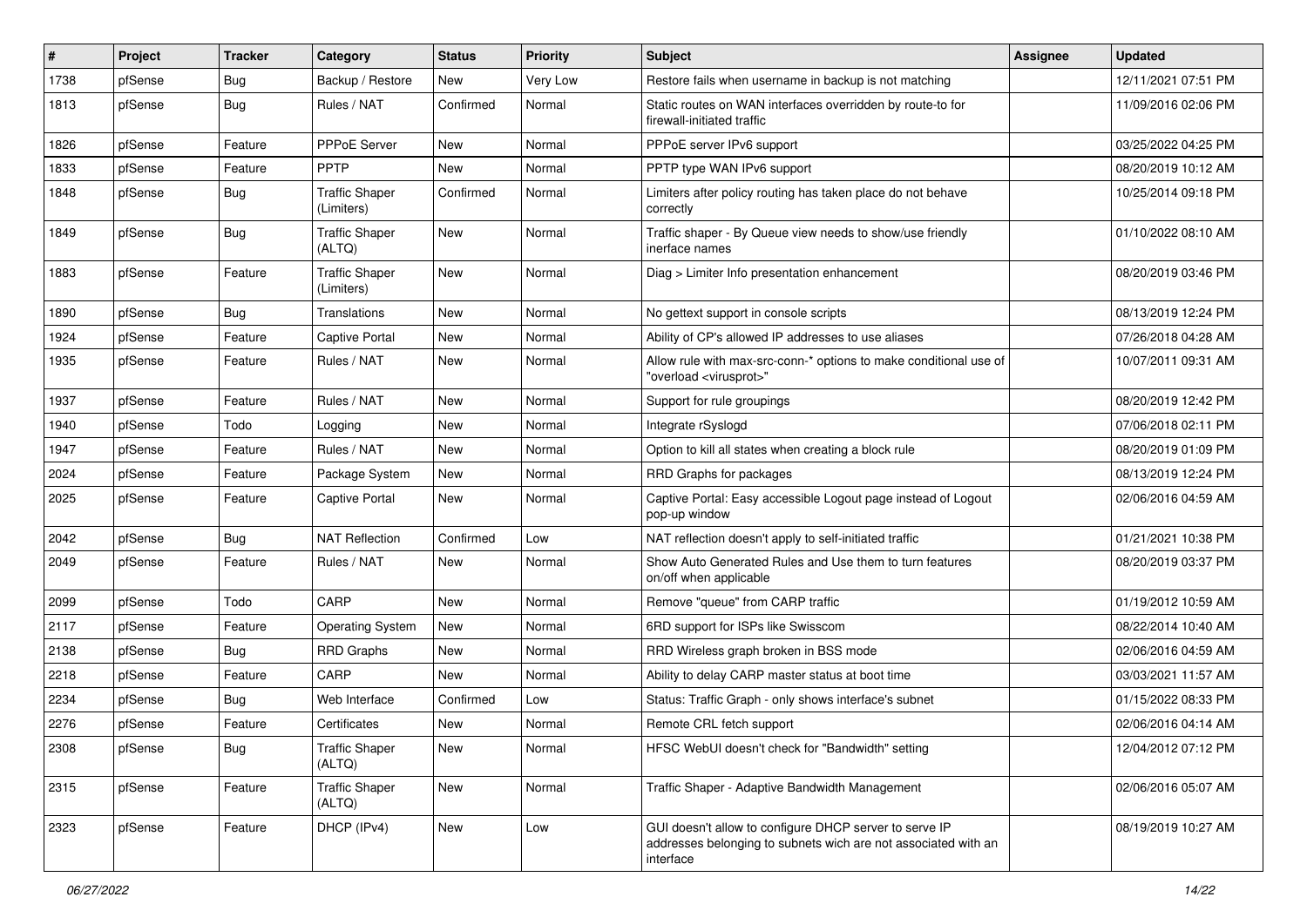| #    | Project | <b>Tracker</b> | Category                | <b>Status</b> | Priority | <b>Subject</b>                                                                              | Assignee | <b>Updated</b>      |
|------|---------|----------------|-------------------------|---------------|----------|---------------------------------------------------------------------------------------------|----------|---------------------|
| 2335 | pfSense | Bug            | <b>Operating System</b> | <b>New</b>    | Normal   | IGMPProxy and CARP Results in System Instability Upon<br>Reboot                             |          | 07/19/2014 10:25 PM |
| 2357 | pfSense | Feature        | Interfaces              | New           | Low      | <b>Support Dual Stack Lite</b>                                                              |          | 05/13/2014 09:39 PM |
| 2358 | pfSense | Feature        | Rules / NAT             | <b>New</b>    | Normal   | NAT64 Support                                                                               |          | 04/16/2022 06:52 PM |
| 2367 | pfSense | Bug            | Rules / NAT             | New           | Normal   | display negate rules in firewall_rules.php and evaluate when<br>added                       |          | 05/07/2012 06:11 PM |
| 2410 | pfSense | Feature        | <b>DNS Forwarder</b>    | New           | Normal   | Support name based aliasing via CNAMEs or some other<br>mechanism.                          |          | 12/11/2012 09:56 PM |
| 2443 | pfSense | Feature        | <b>PPP</b> Interfaces   | New           | Normal   | Automatically start 3G usb interfaces upon plugin                                           |          | 05/20/2012 05:37 PM |
| 2479 | pfSense | Feature        | Dashboard               | <b>New</b>    | Normal   | Allow reordering of the traffic graphs on the dashboard                                     |          | 06/08/2012 04:13 PM |
| 2504 | pfSense | Feature        | LAGG Interfaces         | <b>New</b>    | Normal   | lagg enhancements                                                                           |          | 01/08/2021 12:17 PM |
| 2545 | pfSense | Feature        | Captive Portal          | New           | Low      | CaptivePortal: Custom "Re-authenticate every x minutes"                                     |          | 07/08/2012 05:21 PM |
| 2573 | pfSense | Feature        | Captive Portal          | New           | Normal   | Captive Portal support of RADIUS POD (Packet of Disconnect)                                 |          | 10/17/2016 03:14 AM |
| 2593 | pfSense | Feature        | <b>XMLRPC</b>           | <b>New</b>    | Normal   | sync NTPD, SNMP config between HA members                                                   |          | 01/14/2015 09:04 AM |
| 2676 | pfSense | Feature        | Rules / NAT             | New           | Normal   | Reply-to option in firewall rule                                                            |          | 05/05/2017 03:15 PM |
| 2771 | pfSense | Feature        | Rules / NAT             | <b>New</b>    | Normal   | Add packet tracing simulator                                                                |          | 08/13/2019 12:24 PM |
| 2774 | pfSense | Feature        | DHCP (IPv4)             | New           | Normal   | Extend DHCP Pools code to allow using different subnets                                     |          | 08/19/2019 10:27 AM |
| 2963 | pfSense | Feature        | Captive Portal          | New           | Normal   | Captive Portal MAC authentication request                                                   |          | 08/22/2017 09:09 PM |
| 2965 | pfSense | Feature        | Rules / NAT             | <b>New</b>    | Normal   | Mac Firewalling                                                                             |          | 04/24/2013 12:02 PM |
| 2983 | pfSense | Feature        | DHCP (IPv4)             | New           | Normal   | DHCPD: Add vendor-class-identifier and MAC-OIDs                                             |          | 05/29/2020 09:24 PM |
| 3053 | pfSense | Feature        | Captive Portal          | <b>New</b>    | Normal   | Automatically add DHCP static addresses to CP passthru-mac                                  |          | 06/21/2013 11:54 AM |
| 3087 | pfSense | Feature        | Web Interface           | New           | Normal   | Setup Wizard does not include IPv6 options for interfaces                                   |          | 07/10/2013 06:19 PM |
| 3115 | pfSense | Feature        | Multi-WAN               | <b>New</b>    | Normal   | Traffic shaping for multi WAN                                                               |          | 12/07/2015 02:20 PM |
| 3162 | pfSense | Feature        | <b>PPP</b> Interfaces   | New           | Low      | <b>MLPPP Status of connections</b>                                                          |          | 08/20/2019 10:20 AM |
| 3185 | pfSense | Feature        | DHCP (IPv6)             | <b>New</b>    | Normal   | Accommodate a DHCPv6 failover-like mechanism                                                |          | 11/24/2017 10:44 AM |
| 3288 | pfSense | Feature        | Rules / NAT             | New           | Normal   | Macros for Interface Networks on Outbound NAT rule Source<br>drop-down                      |          | 08/21/2019 11:02 AM |
| 3312 | pfSense | <b>Bug</b>     | <b>IPsec</b>            | New           | Normal   | Gateway on IPsec rules is not functional in pf                                              |          | 01/28/2020 10:09 PM |
| 3326 | pfSense | Bug            | <b>PPP</b> Interfaces   | New           | Normal   | IPv6 only PPPoE connection                                                                  |          | 11/18/2013 09:37 AM |
| 3358 | pfSense | Bug            | Package System          | New           | Normal   | new version of <include file=""> is not required during reinstall all</include>             |          | 12/26/2014 12:13 PM |
| 3382 | pfSense | Bug            | <b>IGMP Proxy</b>       | New           | Normal   | IGMPPROXY fails with more than 32 interfaces                                                |          | 07/12/2016 11:01 PM |
| 3387 | pfSense | Feature        | Aliases / Tables        | New           | Normal   | process alias uritable Frequency                                                            |          | 08/21/2019 11:01 AM |
| 3404 | pfSense | Bug            | DHCP (IPv4)             | <b>New</b>    | Normal   | DHCP Server Fails to Start on Interfaces that are Slow to Come<br><b>Online During Boot</b> |          | 02/11/2014 05:09 PM |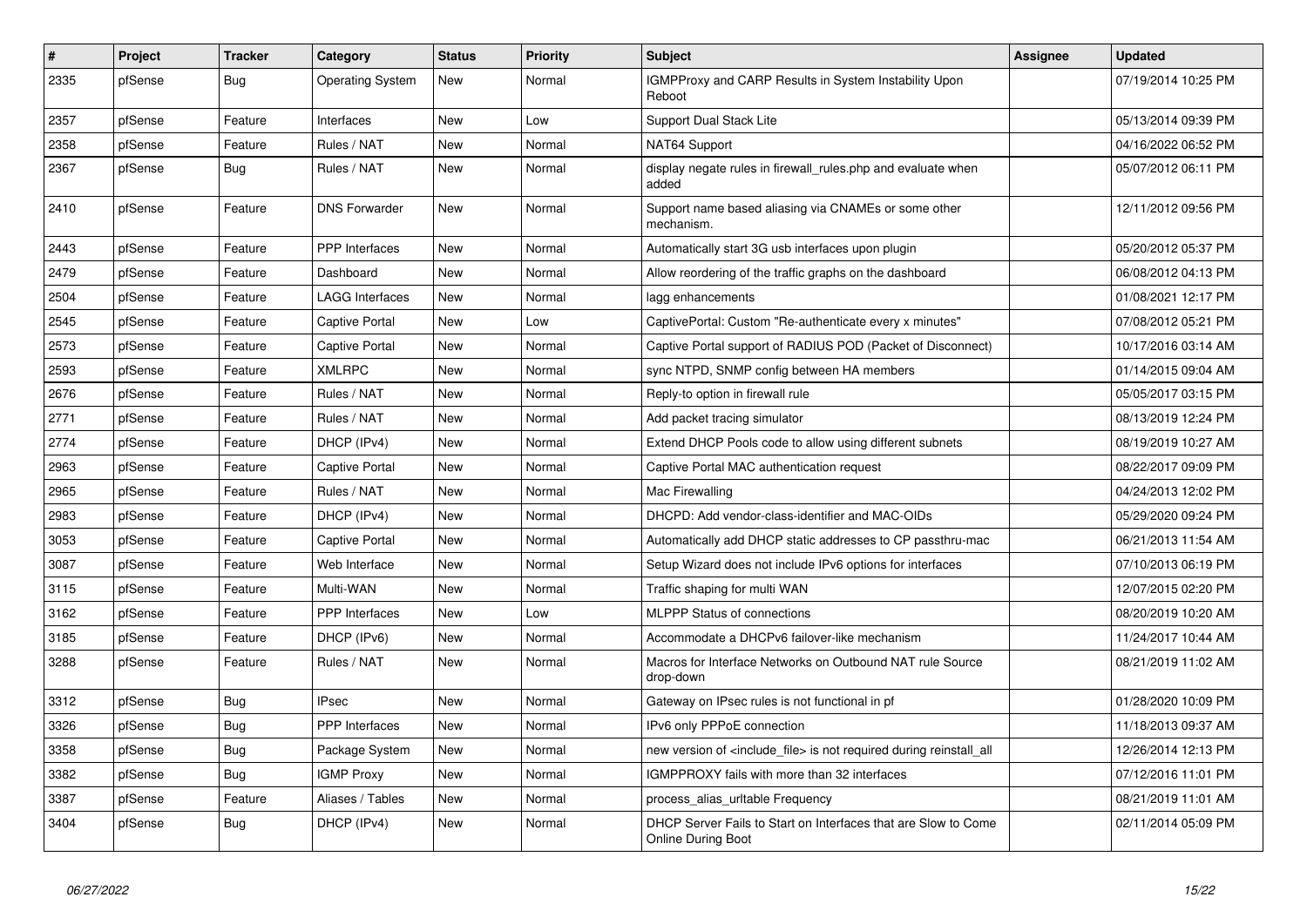| $\#$ | Project             | Tracker    | Category                                        | <b>Status</b> | <b>Priority</b> | Subject                                                                                        | Assignee | <b>Updated</b>      |
|------|---------------------|------------|-------------------------------------------------|---------------|-----------------|------------------------------------------------------------------------------------------------|----------|---------------------|
| 3411 | pfSense             | <b>Bug</b> | Dashboard                                       | New           | Low             | Interfaces and statistics dashboard widgets very slow with large<br>numbers of interfaces      |          | 01/24/2014 02:09 AM |
| 3424 | pfSense<br>Packages | Feature    | New Package<br>Request                          | New           | Normal          | <b>SCEP</b> server                                                                             |          | 08/13/2019 10:02 AM |
| 3465 | pfSense             | Bug        | <b>Traffic Shaper</b><br>(ALTQ)                 | New           | Normal          | Editing Traffic Shaper queues causes status_queues.php error                                   |          | 02/19/2014 01:53 AM |
| 3534 | pfSense             | Feature    | DHCP (IPv4)                                     | New           | Normal          | DDNS using arbitrary zone primary                                                              |          | 07/08/2014 11:40 AM |
| 3552 | pfSense             | Feature    | PPP Interfaces                                  | New           | Normal          | Allow configuring link keep-alive value in PPP                                                 |          | 05/14/2014 10:26 AM |
| 3623 | pfSense             | Feature    | Package System                                  | New           | Normal          | Allow each package to choose if it is restarted on interface<br>events                         |          | 04/26/2014 01:00 PM |
| 3652 | pfSense             | Feature    | OpenVPN                                         | New           | Normal          | OpenVPN - Dynamic IPv6 Tunnel Network                                                          |          | 03/20/2019 09:50 AM |
| 3696 | pfSense             | Feature    | Backup / Restore                                | New           | Normal          | Multiple items backup/restore                                                                  |          | 06/06/2014 02:33 PM |
| 3697 | pfSense             | Feature    | Backup / Restore                                | New           | Normal          | New backup/restore area: Certificates                                                          |          | 03/11/2017 11:30 AM |
| 3706 | pfSense             | <b>Bug</b> | User Manager /<br>Privileges                    | New           | Normal          | Permission order affects default page on limited accounts, but<br>can't reorder                |          | 02/06/2016 04:10 AM |
| 3718 | pfSense             | Feature    | <b>IPv6 Router</b><br>Advertisements<br>(RADVD) | New           | Normal          | radvd - enhancement proposal: ability to advertise routes and<br>some fixes - patches attached |          | 03/22/2020 02:59 PM |
| 3771 | pfSense             | Bug        | DHCP (IPv4)                                     | New           | Normal          | Webinterface and dhcpdcrashes with 500+ static leases                                          |          | 08/21/2019 09:26 AM |
| 3793 | pfSense             | Feature    | Rules / NAT                                     | New           | Normal          | Enable external authentication support for rules                                               |          | 08/05/2014 01:09 PM |
| 3796 | pfSense             | <b>Bug</b> | Diagnostics                                     | Confirmed     | Normal          | States summary fails and is very slow with large state tables                                  |          | 12/11/2021 08:03 PM |
| 3859 | pfSense             | Feature    | Gateway Monitoring   New                        |               | Low             | Make it possible to set the source IP address for gateway<br>monitoring                        |          | 11/06/2016 10:12 PM |
| 3862 | pfSense             | Feature    | <b>IGMP Proxy</b>                               | <b>New</b>    | Normal          | Allow configuration of IGMP proxy's 'quickleave' parameter from<br>the web interface           |          | 04/05/2016 03:24 AM |
| 3882 | pfSense             | Feature    | Web Interface                                   | New           | Normal          | Add OUI database to the base system, remove dependency on<br>nmap                              |          | 03/08/2018 06:44 PM |
| 3889 | pfSense             | Bug        | <b>XML Parser</b>                               | Confirmed     | Low             | Non relevant changes in config.xml                                                             |          | 08/13/2019 12:23 PM |
| 3895 | pfSense             | Feature    | Configuration<br>Backend                        | New           | Normal          | Timeout for "Apply change"                                                                     |          | 01/25/2021 08:07 AM |
| 3899 | pfSense             | Feature    | Web Interface                                   | New           | Normal          | Add feature to allow reordering of <package> items in config.xml</package>                     |          | 09/27/2014 04:40 PM |
| 3943 | pfSense             | Feature    | Operating System                                | New           | Low             | pf - divert-reply not implemented (usefull for haproxy)                                        |          | 10/16/2014 06:42 PM |
| 3962 | pfSense<br>Packages | Bug        | ladvd                                           | Confirmed     | Normal          | LADVD interface handling issues with lagg and bridge                                           |          | 12/05/2016 01:59 PM |
| 4010 | pfSense             | Feature    | OpenVPN                                         | New           | Normal          | OpenVPN always loads engines available on openssl                                              |          | 07/08/2016 10:29 PM |
| 4061 | pfSense             | Bug        | DHCP (IPv4)                                     | Confirmed     | Normal          | dhcpd doesn't send client-hostname to peer, breaking DHCP<br>lease registrations w/HA          |          | 02/24/2017 08:58 PM |
| 4098 | pfSense             | Feature    | Authentication                                  | New           | Normal          | Add option to force a password change on login                                                 |          | 08/21/2019 10:31 AM |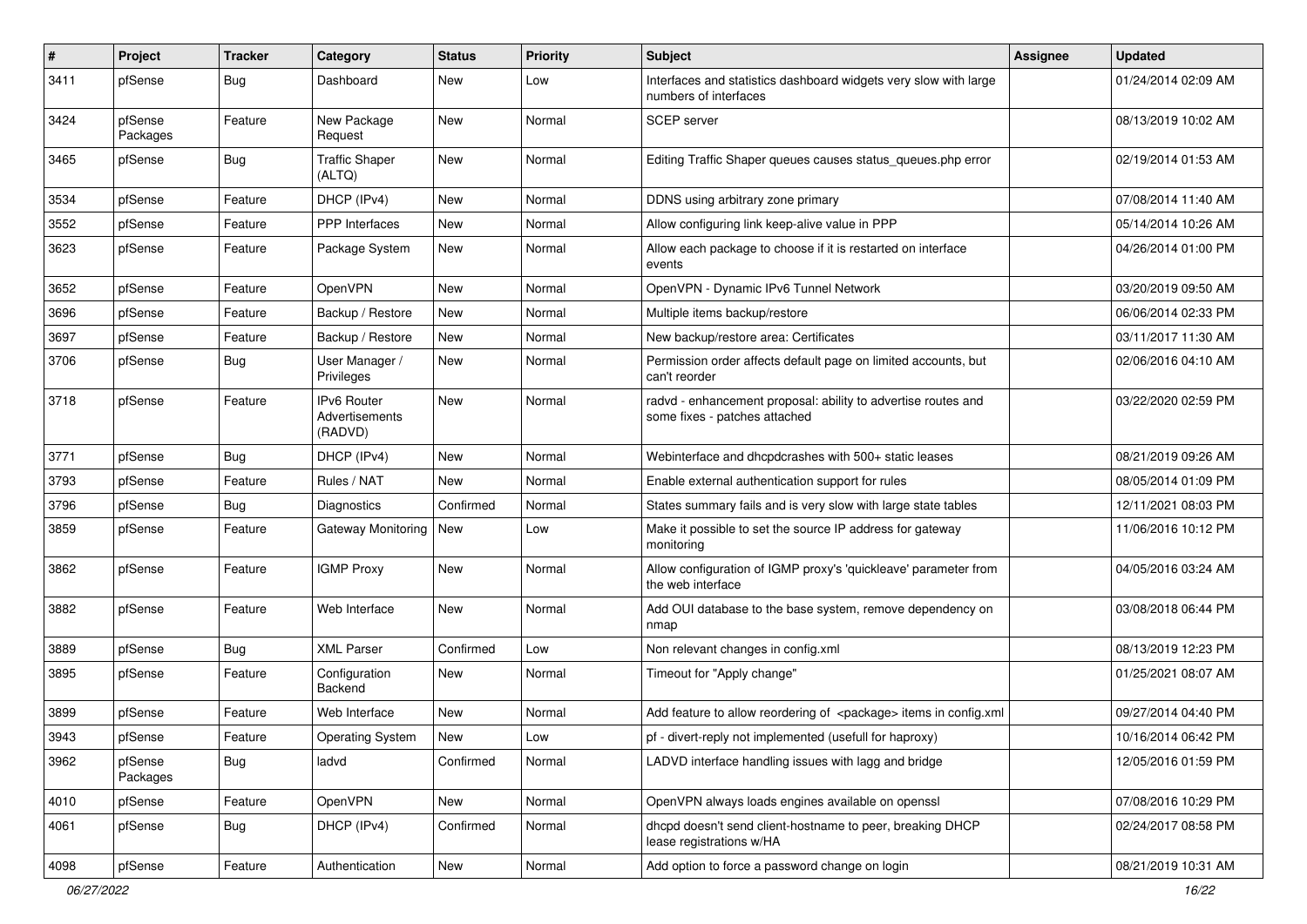| #    | <b>Project</b>      | <b>Tracker</b> | Category                                        | <b>Status</b> | Priority | Subject                                                                                                         | Assignee | <b>Updated</b>      |
|------|---------------------|----------------|-------------------------------------------------|---------------|----------|-----------------------------------------------------------------------------------------------------------------|----------|---------------------|
| 4128 | pfSense             | Feature        | Notifications                                   | New           | Normal   | Email notification webgui configuration                                                                         |          | 11/18/2021 12:48 PM |
| 4154 | pfSense             | <b>Bug</b>     | User Manager /<br>Privileges                    | Confirmed     | Normal   | RADIUS authentication not working over IPv6                                                                     |          | 04/21/2022 12:39 PM |
| 4165 | pfSense             | Feature        | Rules / NAT                                     | <b>New</b>    | Low      | Allow for security zones when defining interfaces and firewall<br>rules.                                        |          | 02/06/2016 04:35 AM |
| 4195 | pfSense             | Feature        | Aliases / Tables                                | <b>New</b>    | Low      | Aliases: sections                                                                                               |          | 08/21/2019 11:01 AM |
| 4234 | pfSense             | Feature        | IPsec                                           | Assigned      | Low      | allow for strict user <> cn validation of mobile ipsec users when<br>using rsa+xauth                            |          | 01/24/2017 06:11 AM |
| 4242 | pfSense             | Feature        | Authentication                                  | New           | Normal   | Two Factor or OTP Authentication for Admin Interface                                                            |          | 01/04/2022 12:07 PM |
| 4265 | pfSense             | Feature        | UPnP/NAT-PMP                                    | New           | Normal   | UPNP allow use of alias and schedule                                                                            |          | 08/20/2019 02:57 PM |
| 4292 | pfSense             | Feature        | <b>RRD Graphs</b>                               | New           | Normal   | Show 95th Percentile for IPv6 Traffic in RRD Graphs                                                             |          | 01/25/2015 02:24 PM |
| 4345 | pfSense             | <b>Bug</b>     | <b>Operating System</b>                         | Confirmed     | Normal   | Traffic Shaping doesn't work with Xen netfront driver                                                           |          | 12/31/2021 05:30 PM |
| 4374 | pfSense             | Feature        | Notifications                                   | New           | Low      | Add timestamps to notification e-mails                                                                          |          | 02/05/2015 12:43 AM |
| 4428 | pfSense             | <b>Bug</b>     | Interfaces                                      | Confirmed     | Normal   | Setting media option on em(4) leads to infinite link cycling                                                    |          | 07/06/2016 12:45 AM |
| 4456 | pfSense             | Feature        | Diagnostics                                     | New           | Normal   | Packet capture additional filtering options                                                                     |          | 08/20/2019 03:30 PM |
| 4467 | pfSense             | <b>Bug</b>     | <b>Traffic Shaper</b><br>(ALTQ)                 | New           | Normal   | Traffic Graphs shows wrong throughput when traffic shaping<br>enabled                                           |          | 02/23/2015 05:31 PM |
| 4470 | pfSense             | Feature        | <b>IPv6 Router</b><br>Advertisements<br>(RADVD) | <b>New</b>    | Normal   | RA page in GUI                                                                                                  |          | 08/20/2019 12:20 PM |
| 4472 | pfSense             | Feature        | Build / Release                                 | <b>New</b>    | Normal   | Cryptographically sign every (sub-)release                                                                      |          | 08/13/2019 12:53 PM |
| 4474 | pfSense             | Bug            | Package System                                  | Confirmed     | Normal   | IP address change triggers reload of all packages                                                               |          | 02/13/2017 07:21 AM |
| 4499 | pfSense             | Feature        | LAGG Interfaces                                 | New           | Normal   | pfSense LAGG interfaces; unable to set speed and duplex for<br>member interfaces.                               |          | 08/21/2019 11:16 AM |
| 4500 | pfSense             | Bug            | UPnP/NAT-PMP                                    | Confirmed     | Normal   | Some miniupnp port mappings are not displayed in the Status<br>page                                             |          | 04/25/2022 12:49 PM |
| 4501 | pfSense             | Feature        | <b>Notifications</b>                            | <b>New</b>    | Normal   | Allow email report to send multiple destination                                                                 |          | 02/06/2016 04:07 AM |
| 4503 | pfSense<br>Packages | Feature        | New Package<br>Request                          | New           | Normal   | GNUGateKeeper H.323 Proxy Package                                                                               |          | 08/27/2019 02:54 AM |
| 4506 | pfSense<br>Packages | Feature        | FreeRADIUS                                      | <b>New</b>    | Normal   | FreeRADIUS groups/hunt groups                                                                                   |          | 03/10/2015 08:51 PM |
| 4591 | pfSense             | Feature        | <b>IPsec</b>                                    | New           | Normal   | IPSec Failover Support for IP Addresses instead of Dynamic<br>DNS / Failover Group                              |          | 09/04/2020 12:17 AM |
| 4604 | pfSense             | Bug            | <b>NTPD</b>                                     | New           | Normal   | NTP time server entries may or may not work, depending upon<br>interfaces selected when configuring NTP service |          | 12/11/2021 07:59 PM |
| 4628 | pfSense             | Feature        | Web Interface                                   | New           | Normal   | Add GUI to manage loader tunables (e.g. loader.conf.local)                                                      |          | 09/16/2015 04:28 PM |
| 4646 | pfSense             | Feature        | Dashboard                                       | New           | Normal   | Recover valuable vertical screen real estate in dashboard                                                       |          | 04/20/2015 07:46 PM |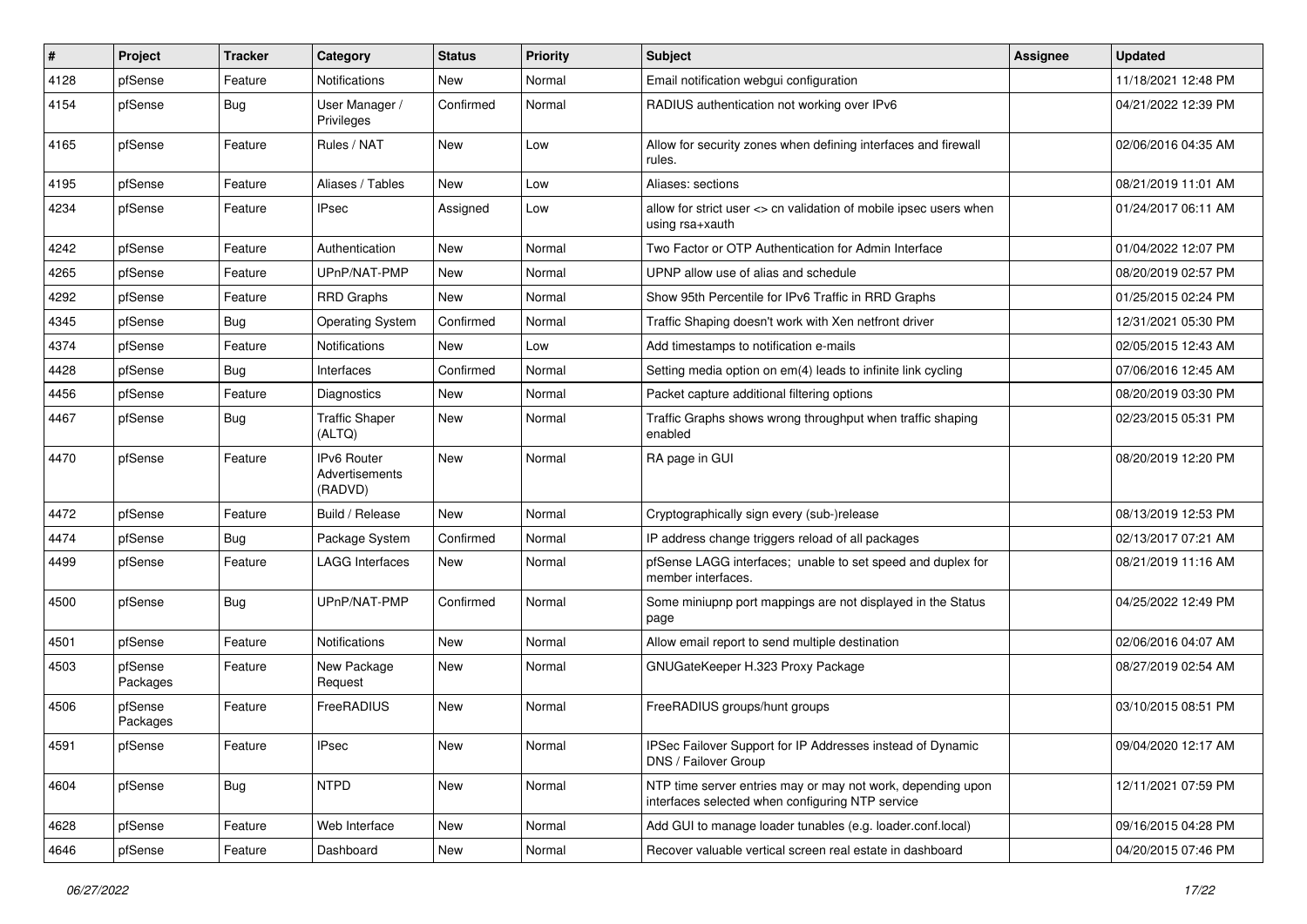| #    | <b>Project</b>      | <b>Tracker</b> | Category              | <b>Status</b> | Priority | Subject                                                                                                 | <b>Assignee</b> | <b>Updated</b>      |
|------|---------------------|----------------|-----------------------|---------------|----------|---------------------------------------------------------------------------------------------------------|-----------------|---------------------|
| 4680 | pfSense             | <b>Bug</b>     | <b>DHCP Relay</b>     | New           | Normal   | DHCP relay does not work with DHCP server on other end of<br>OpenVPN tunnel                             |                 | 05/05/2015 06:55 PM |
| 4681 | pfSense             | Feature        | Backup / Restore      | New           | Normal   | AutoConfigBackup make a way to easily download a saved<br>backup                                        |                 | 08/16/2019 12:46 PM |
| 4688 | pfSense             | Feature        | <b>IPsec</b>          | <b>New</b>    | Normal   | Missing TFC Traffic Flow Confidentiality support                                                        |                 | 11/15/2021 12:27 PM |
| 4707 | pfSense             | Feature        | Rules / NAT           | New           | Normal   | Can't override block port 0 rules in filter.inc                                                         |                 | 08/13/2019 12:53 PM |
| 4724 | pfSense             | Feature        | <b>Captive Portal</b> | New           | Low      | Captive Portal Status Add Client Hostname                                                               |                 | 05/22/2015 08:38 AM |
| 4740 | pfSense             | <b>Bug</b>     | Wireless              | New           | Normal   | Intel wireless kernel panic in infrastructure mode with WPA                                             |                 | 11/13/2020 08:38 AM |
| 4776 | pfSense             | Feature        | Wireless              | New           | Normal   | Add 802.1x dynamic vlan support                                                                         |                 | 10/02/2020 07:42 AM |
| 4798 | pfSense             | Feature        | <b>DNS Resolver</b>   | New           | Normal   | Make host and domain overrides available to both DNS Resolver<br>and DNS Forwarder                      |                 | 06/29/2015 02:14 AM |
| 4845 | pfSense             | <b>Bug</b>     | CARP                  | Confirmed     | High     | CARP preemption doesn't switch to backup where connectivity<br>between systems is lost but not NIC link |                 | 07/28/2015 07:55 AM |
| 4899 | pfSense             | Feature        | DHCP (IPv4)           | New           | Normal   | Additional BOOTP/DHCP Options should allow a force option                                               |                 | 01/02/2018 02:24 PM |
| 4914 | pfSense             | Feature        | Diagnostics           | New           | Low      | <b>Packet Capture Settings</b>                                                                          |                 | 08/20/2019 08:51 AM |
| 4928 | pfSense<br>Packages | Feature        | squidguard            | New           | Normal   | Surftool - New Package to turn squidguard groups(/acls) on or off                                       |                 | 08/13/2019 09:57 AM |
| 4989 | pfSense             | Feature        | <b>IPsec</b>          | New           | Normal   | Allow all valid strongswan remote gateway options in gui                                                |                 | 08/20/2015 02:57 PM |
| 4997 | pfSense             | Feature        | Rules / NAT           | New           | Normal   | Add setting option to choose default log action for new firewall<br>rules                               |                 | 08/20/2019 03:29 PM |
| 5074 | pfSense             | Feature        | Upgrade               | <b>New</b>    | Normal   | Standard release notes URLs to facilitate GUI viewing before<br>upgrade                                 |                 | 04/21/2022 12:39 PM |
| 5075 | pfSense             | <b>Bug</b>     | Rules / NAT           | Confirmed     | Normal   | pf errors that don't return a line number on first line don't file<br>notice                            |                 | 09/01/2015 06:42 PM |
| 5080 | pfSense             | Feature        | DHCP (IPv4)           | New           | Normal   | Settings tab under Services>DHCP Server                                                                 |                 | 08/13/2019 12:53 PM |
| 5091 | pfSense             | <b>Bug</b>     | Rules / NAT           | Confirmed     | Very Low | In rule creation destination ports fields (from and to) are too<br>small to read ports aliases names    |                 | 01/07/2020 07:48 AM |
| 5174 | pfSense<br>Packages | Feature        | <b>NRPE</b>           | New           | Normal   | nrpe: check sensors doesnt work, missing Imsensors                                                      |                 | 11/15/2015 12:49 AM |
| 5253 | pfSense             | <b>Bug</b>     | PPP Interfaces        | New           | Normal   | 3gstats.php 100% CPU                                                                                    |                 | 01/08/2022 05:02 PM |
| 5306 | pfSense             | <b>Bug</b>     | Package System        | New           | Normal   | textarea fields should have linebreaks sanitized automatically on<br>save                               |                 | 03/03/2017 04:15 AM |
| 5307 | pfSense             | Feature        | <b>RRD Graphs</b>     | New           | Low      | Add logarithmic scale option to RRD graphs                                                              |                 | 10/14/2015 07:37 AM |
| 5331 | pfSense             | Feature        | IPsec                 | New           | Normal   | IPSec table for tuning strongswan.conf                                                                  |                 | 05/05/2021 12:10 AM |
| 5355 | pfSense             | <b>Bug</b>     | <b>IPsec</b>          | New           | High     | on Dynamic WAN IP (DHCP Client) it takes 10 minutes before<br>Phase1 reconnects                         |                 | 07/08/2016 10:29 PM |
| 5360 | pfSense             | Feature        | UPnP/NAT-PMP          | New           | Normal   | Add possibility to configure independent "UPnP & NAT-PMP"<br>instances                                  |                 | 10/31/2015 04:25 AM |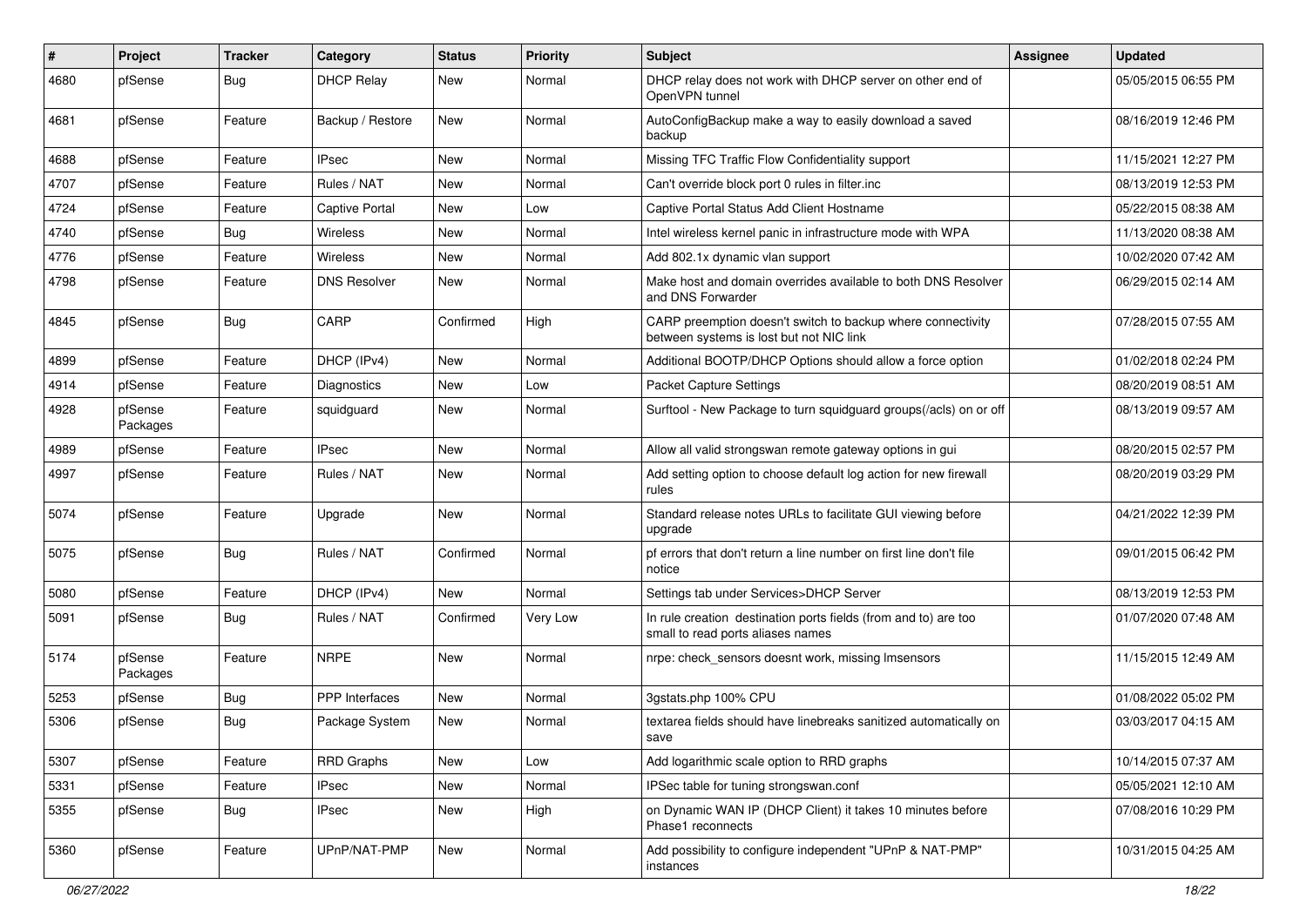| #    | Project             | <b>Tracker</b> | Category                        | <b>Status</b> | <b>Priority</b> | Subject                                                                                                      | <b>Assignee</b> | <b>Updated</b>      |
|------|---------------------|----------------|---------------------------------|---------------|-----------------|--------------------------------------------------------------------------------------------------------------|-----------------|---------------------|
| 5413 | pfSense             | Bug            | <b>DNS Resolver</b>             | Confirmed     | High            | Incorrect Handling of Unbound Resolver [service restarts, cache<br>loss, DNS service interruption]           |                 | 06/19/2022 11:11 PM |
| 5445 | pfSense             | Todo           | Web Interface                   | New           | Normal          | Improve banner for "background activity"                                                                     |                 | 02/06/2016 04:43 AM |
| 5469 | pfSense             | Bug            | Package System                  | Confirmed     | Low             | package.dtd XSD schema is a piece of pathetic, useless,<br>unmaintained junk                                 |                 | 11/22/2015 06:26 AM |
| 5474 | pfSense             | Feature        | Interfaces                      | New           | Normal          | Add 802.1x configuration to wired interfaces.                                                                |                 | 03/16/2016 04:32 PM |
| 5510 | pfSense             | Feature        | Package System                  | New           | Normal          | Need a simple way to enable/disable package-installed services                                               |                 | 04/21/2022 12:39 PM |
| 5525 | pfSense             | Feature        | OpenVPN                         | New           | Normal          | Add static routes for OpenVPN client remote peer addresses<br>when using non-default WANs                    |                 | 11/25/2015 08:44 AM |
| 5556 | pfSense             | Feature        | Diagnostics                     | New           | Normal          | No error when downloading non-existing file on<br>Diagnostics/Execute                                        |                 | 08/20/2019 03:43 PM |
| 5567 | pfSense             | Feature        | Dashboard                       | New           | Low             | CARP status widget does not update in real time                                                              |                 | 08/20/2019 03:33 PM |
| 5619 | pfSense             | Feature        | <b>Operating System</b>         | <b>New</b>    | Normal          | Curl with ARES support                                                                                       |                 | 08/13/2019 02:56 PM |
| 5629 | pfSense             | Bug            | <b>IPsec</b>                    | New           | Normal          | Allow for IPsec configuration using certs without a CA                                                       |                 | 12/31/2021 05:21 PM |
| 5646 | pfSense<br>Packages | Feature        | Squid                           | New           | Normal          | Squid3 package Authentication Method: Kerberos/AD                                                            |                 | 02/18/2019 05:34 PM |
| 5652 | pfSense             | Bug            | Authentication                  | <b>New</b>    | Normal          | Radius IETF Class Group Assignment - Incorrect Standard                                                      |                 | 08/13/2019 01:39 PM |
| 5658 | pfSense             | <b>Bug</b>     | <b>Captive Portal</b>           | Confirmed     | Low             | Files with the same name cannot be uploaded to multiple captive<br>portal zones                              |                 | 12/18/2015 07:19 PM |
| 5735 | pfSense             | Feature        | Aliases / Tables                | New           | Very Low        | Automaticaly add DHCP leases to alias list or make it readable in<br>selected fields                         |                 | 08/21/2019 11:01 AM |
| 5751 | pfSense<br>Packages | <b>Bug</b>     | squidguard                      | New           | Normal          | SquidGuard target categories not saved when long "Domain List"<br>is provided                                |                 | 01/10/2016 08:55 AM |
| 5786 | pfSense             | Bug            | Web Interface                   | New           | Normal          | Check WebConfigurator port for conflicts                                                                     |                 | 04/21/2022 12:39 PM |
| 5791 | pfSense             | Bug            | Rules / NAT                     | Confirmed     | Normal          | tftp-proxy functionality is easilly broken by unrelated rules                                                |                 | 07/10/2016 12:24 AM |
| 5813 | pfSense             | Feature        | <b>Traffic Shaper</b><br>(ALTQ) | New           | Normal          | Replacement of layer7 filter                                                                                 |                 | 02/18/2017 05:08 PM |
| 5825 | pfSense             | Feature        | Authentication                  | New           | Normal          | Allow EAP-RADIUS for authentication servers                                                                  |                 | 08/21/2019 10:32 AM |
| 5835 | pfSense             | Feature        | <b>OpenVPN</b>                  | New           | Very Low        | Improve OpenVPN client gateway detection in edge cases where<br>the remote does not send gateway information |                 | 03/20/2016 12:29 AM |
| 5849 | pfSense             | Bug            | CARP                            | New           | Normal          | Routing fail on CARP IPsec                                                                                   |                 | 12/18/2021 04:41 PM |
| 5850 | pfSense             | Feature        | User Manager /<br>Privileges    | New           | Normal          | Limit "WebCfg - System: User Manager page" privilege to<br>non-admins and non-admin groups                   |                 | 02/19/2017 10:04 AM |
| 5887 | pfSense             | <b>Bug</b>     | Interfaces                      | Confirmed     | Normal          | hardware_offloading_applyflags sets/unsets most values when<br>already set correctly                         |                 | 07/06/2016 03:31 PM |
| 5902 | pfSense             | Todo           | Configuration<br>Backend        | New           | Normal          | Use a common place for default values                                                                        |                 | 08/13/2019 12:53 PM |
| 5950 | pfSense             | Feature        | DHCP (IPv6)                     | New           | Normal          | DHCPv6 Server support for PD of PD-obtained networks                                                         |                 | 03/04/2016 03:04 AM |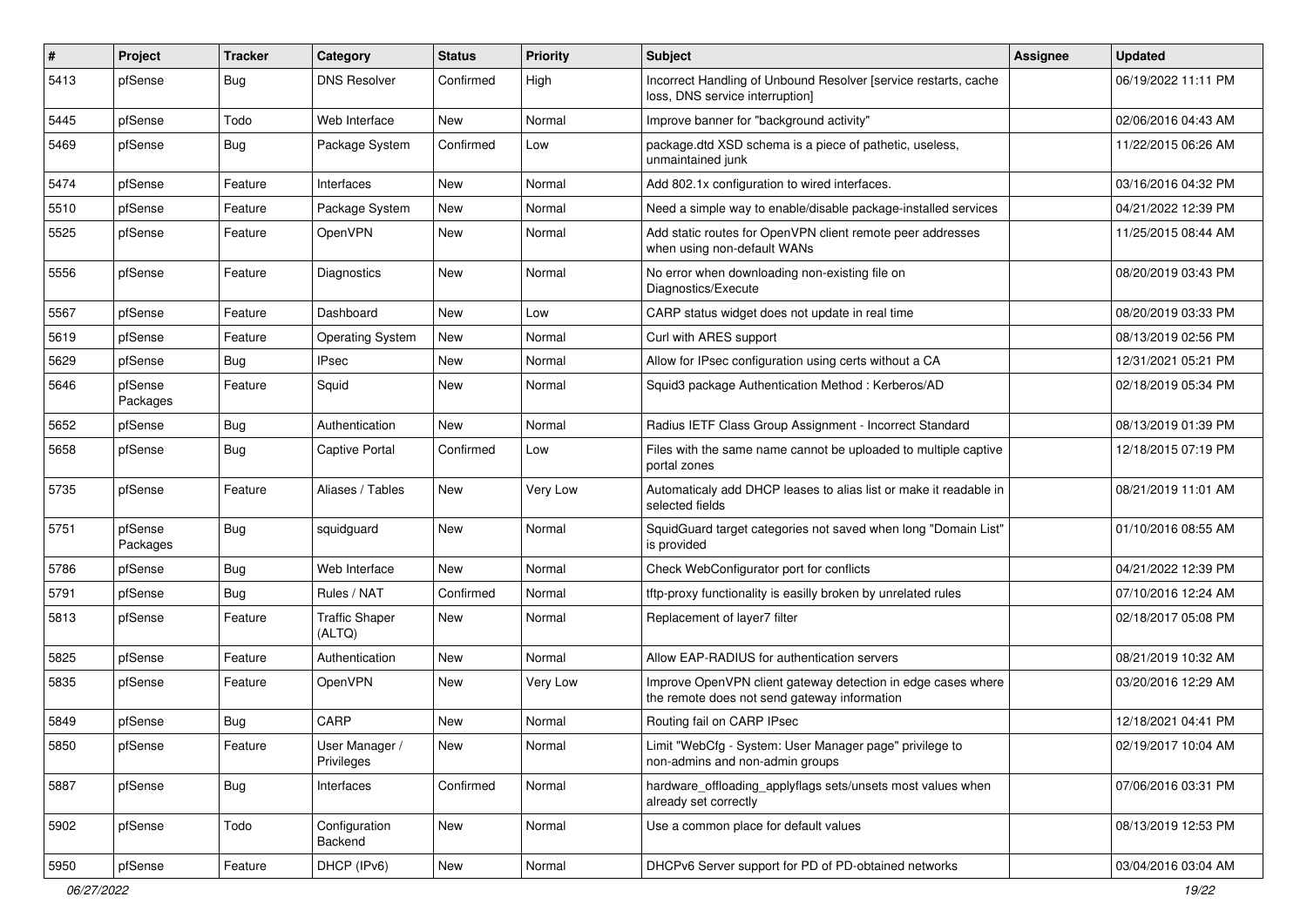| #    | Project             | <b>Tracker</b> | Category                                 | <b>Status</b> | <b>Priority</b> | Subject                                                                                               | Assignee | <b>Updated</b>      |
|------|---------------------|----------------|------------------------------------------|---------------|-----------------|-------------------------------------------------------------------------------------------------------|----------|---------------------|
| 6011 | pfSense             | Bug            | Web Interface                            | Confirmed     | Low             | IPv6 link local fails HTTP REFERER check                                                              |          | 09/04/2016 09:57 AM |
| 6022 | pfSense<br>Packages | Feature        | New Package<br>Request                   | New           | Normal          | Consider MLVPN for bonded VPN                                                                         |          | 01/30/2021 05:24 PM |
| 6029 | pfSense             | <b>Bug</b>     | <b>XML Parser</b>                        | <b>New</b>    | Normal          | Unhelpful error messages in xmlparse*.inc and generally                                               |          | 08/13/2019 12:52 PM |
| 6038 | pfSense             | Feature        | Interfaces                               | New           | Normal          | Add ability to configure which interface is chosen for defining<br>hostname IP in /etc/hosts          |          | 07/07/2017 09:56 AM |
| 6051 | pfSense             | <b>Bug</b>     | DHCP (IPv6)                              | New           | Normal          | DHCPv6 Client Failure for additional WAN Address causes<br>2-seconds-service-restart-loop             |          | 12/03/2020 01:08 AM |
| 6055 | pfSense             | <b>Bug</b>     | Package System                           | Confirmed     | Low             | Menu items may remain from packages no longer installed                                               |          | 06/18/2021 08:46 PM |
| 6083 | pfSense<br>Packages | Bug            | Squid                                    | New           | Normal          | Suqid Realtime Monitor / Squid Cache Table not diplaying<br>correctly                                 |          | 12/06/2016 07:25 AM |
| 6103 | pfSense             | Feature        | <b>DNS Resolver</b>                      | New           | Normal          | DNS Resolver Outgoing Interfaces should be able to use<br>Gateway Groups                              |          | 10/21/2019 08:02 AM |
| 6176 | pfSense<br>Packages | Feature        | OpenVPN Client<br>Export                 | New           | Normal          | Privilege for OpenVPN Client Export                                                                   |          | 10/05/2020 07:33 AM |
| 6186 | pfSense             | <b>Bug</b>     | Services                                 | <b>New</b>    | Normal          | race conditions in service startup                                                                    |          | 04/21/2022 12:39 PM |
| 6207 | pfSense             | Feature        | Rules / NAT                              | New           | Normal          | Please, add "THIS IF broadcast" Macro for use in firewall rules                                       |          | 08/21/2019 11:01 AM |
| 6213 | pfSense             | Feature        | <b>IPsec</b>                             | New           | Normal          | IPSEC: IPV4/IPV6 dual-interface-stack support for Mobile IKE                                          |          | 04/20/2016 07:48 AM |
| 6215 | pfSense             | Feature        | Web Interface                            | <b>New</b>    | Normal          | Create consistent UI for admin access security                                                        |          | 04/20/2016 03:05 PM |
| 6228 | pfSense             | Feature        | <b>Operating System</b>                  | New           | Normal          | Please provide a means for IGMPv3 and MLDv2 support                                                   |          | 05/20/2020 03:21 PM |
| 6255 | pfSense             | <b>Bug</b>     | <b>PPP</b> Interfaces                    | Confirmed     | Low             | PPP Country/Provider/Plan configuration not saved                                                     |          | 04/25/2016 07:15 PM |
| 6283 | pfSense             | Feature        | DHCP (IPv6)                              | New           | Normal          | Register DHCPv6 leases with DNS resolver                                                              |          | 08/21/2019 10:48 AM |
| 6289 | pfSense             | Bug            | Interfaces                               | New           | Normal          | IPv6 address not given to track6 interfaces on create                                                 |          | 12/30/2021 04:17 AM |
| 6321 | pfSense             | <b>Bug</b>     | L2TP                                     | New           | Normal          | Problem with connecting I2tp over ipsec from android and<br>windows                                   |          | 11/13/2020 11:01 AM |
| 6332 | pfSense             | Todo           | Web Interface                            | New           | Normal          | Upgrade encryption options to cover current range of<br>recommendations                               |          | 08/13/2019 02:34 PM |
| 6361 | pfSense             | <b>Bug</b>     | Web Interface                            | New           | Low             | Responsive Mobile Menu issue                                                                          |          | 05/16/2016 12:09 PM |
| 6362 | pfSense             | <b>Bug</b>     | DHCP (IPv4)                              | Confirmed     | Normal          | DHCP Client ID not used                                                                               |          | 07/09/2021 06:30 AM |
| 6370 | pfSense             | <b>Bug</b>     | <b>IPsec</b>                             | Confirmed     | Normal          | IPSEC bound to WAN gateway group and Dynamic DNS doesn't<br>to fail back tunnel to WAN on DDNS update |          | 08/31/2021 07:38 AM |
| 6386 | pfSense             | <b>Bug</b>     | IPv6 Router<br>Advertisements<br>(RADVD) | New           | Low             | Switching Router Advertisements to disabled should broadcast<br>IP Removal messages                   |          | 05/22/2016 10:44 PM |
| 6390 | pfSense             | Todo           | Dashboard                                | New           | Low             | Autoscale from Traffic Graph not correct size (big graphs)                                            |          | 05/23/2016 01:38 PM |
| 6398 | pfSense             | <b>Bug</b>     | Configuration<br>Backend                 | New           | Normal          | If config cannot be loaded due to corruption or bug, it isn't<br>handled gracefully (just stops)      |          | 08/13/2019 01:23 PM |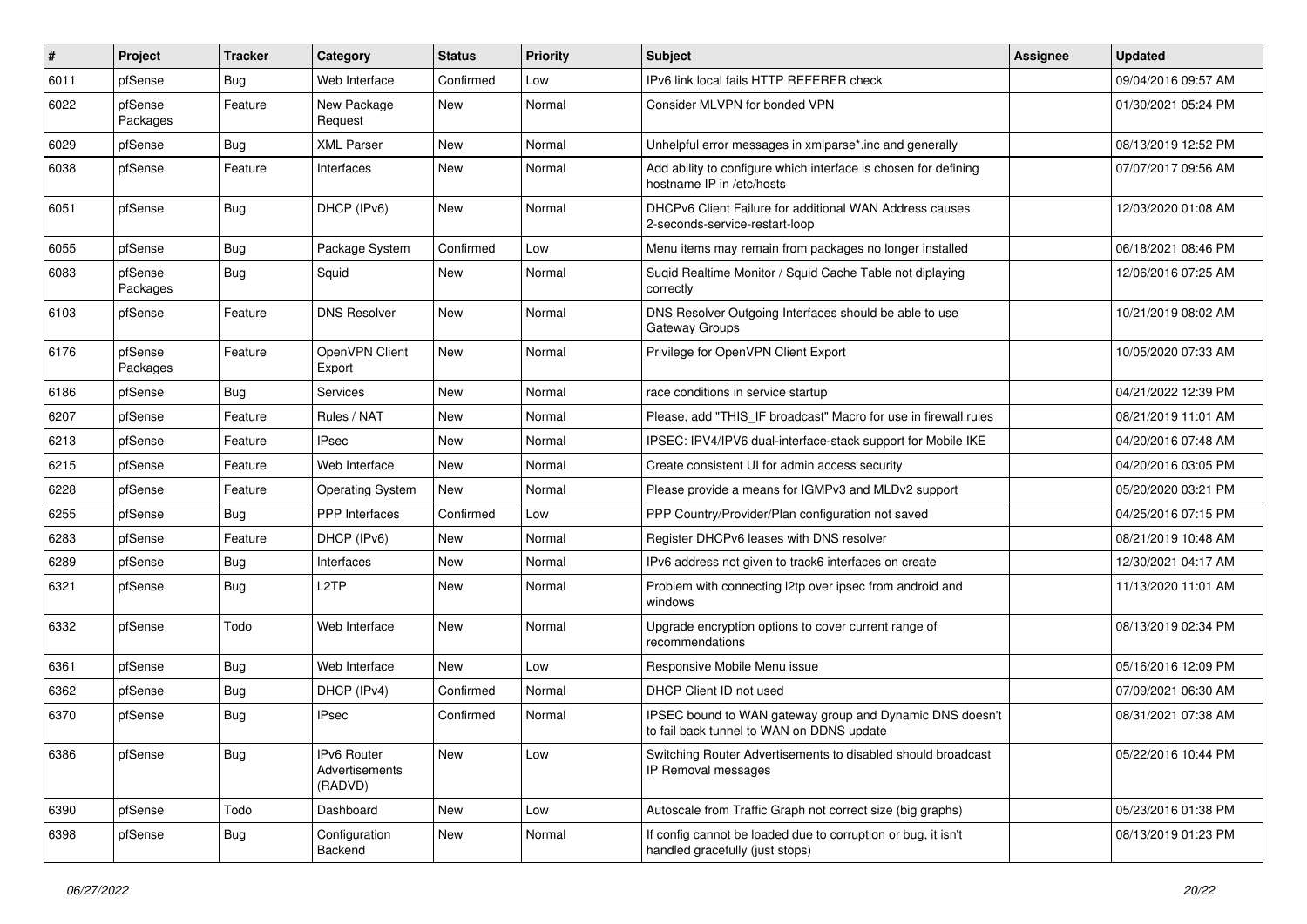| #    | Project             | <b>Tracker</b> | Category                                        | <b>Status</b> | Priority | Subject                                                                                       | Assignee | <b>Updated</b>      |
|------|---------------------|----------------|-------------------------------------------------|---------------|----------|-----------------------------------------------------------------------------------------------|----------|---------------------|
| 6412 | pfSense             | Feature        | <b>Operating System</b>                         | New           | Normal   | Add includedir directive for /var/etc/xinet.d to xinetd configuration                         |          | 08/13/2019 01:23 PM |
| 6430 | pfSense             | Bug            | <b>DNS Resolver</b>                             | Confirmed     | Low      | pfsense should sanity-check hostnames when copying from<br>dhcpd.leases to /etc/hosts         |          | 08/13/2019 01:23 PM |
| 6457 | pfSense             | Feature        | Installer                                       | <b>New</b>    | Normal   | Allow ability to configure AWS EC2 AMI via userdata                                           |          | 09/21/2020 02:54 PM |
| 6469 | pfSense             | Feature        | Console Menu                                    | New           | Normal   | Improve help + self documentation in console PHP shell                                        |          | 08/13/2019 01:23 PM |
| 6470 | pfSense<br>Packages | Feature        | New Package<br>Request                          | New           | Normal   | CloudFlare Integration Module                                                                 |          | 08/13/2019 01:23 PM |
| 6471 | pfSense<br>Packages | <b>Bug</b>     | squidguard                                      | <b>New</b>    | Normal   | pfsense 2.3.1 squidguard -> common ACL -> Target Rules List<br>missing                        |          | 06/08/2016 06:22 PM |
| 6481 | pfSense             | <b>Bug</b>     | <b>IPsec</b>                                    | <b>New</b>    | Normal   | loading EAP_RADIUS method failed                                                              |          | 03/24/2020 04:25 PM |
| 6493 | pfSense             | Bug            | Web Interface                                   | Confirmed     | Normal   | Dynamic DNS clients slow page load                                                            |          | 06/17/2016 03:43 AM |
| 6500 | pfSense             | Feature        | Package System                                  | New           | Normal   | Should be a way to determine which packages are available<br>without having to update/install |          | 06/17/2016 05:34 PM |
| 6501 | pfSense             | Todo           | Web Interface                                   | New           | Normal   | Tightening up subnet expansion                                                                |          | 08/13/2019 01:23 PM |
| 6517 | pfSense             | <b>Bug</b>     | <b>IPsec</b>                                    | Confirmed     | Normal   | Adding mobile IPsec phase 2 entries requires restart of<br>strongswan                         |          | 06/21/2016 11:04 PM |
| 6521 | pfSense<br>Packages | <b>Bug</b>     | squidguard                                      | New           | Normal   | pfsense 2.3.1 squidguard -> Groups ACL -> Target Rules List<br>missing                        |          | 06/25/2016 10:49 PM |
| 6539 | pfSense             | Feature        | Rules / NAT                                     | <b>New</b>    | Normal   | ICMPv6 filtering requires multiple rules - no range support                                   |          | 08/13/2019 01:23 PM |
| 6541 | pfSense             | <b>Bug</b>     | <b>IPv6 Router</b><br>Advertisements<br>(RADVD) | New           | Normal   | IPv6 RAs always include on-link prefix; clients may not use<br>DHCPv6 managed addresses       |          | 08/13/2019 03:23 PM |
| 6544 | pfSense             | Feature        | DHCP (IPv4)                                     | <b>New</b>    | Very Low | RFC 3046 DHCP Option 82 support (and RFC 3315/4649/4580<br>for $IPv6$ )                       |          | 07/13/2020 02:14 AM |
| 6554 | pfSense             | Feature        | <b>NTPD</b>                                     | <b>New</b>    | Normal   | Reintroduce NTP mode7 for IEEE 1588 PTPd interop                                              |          | 08/13/2019 01:40 PM |
| 6555 | pfSense<br>Packages | Feature        | New Package<br>Request                          | New           | Normal   | Support IEEE 1588                                                                             |          | 08/13/2019 01:40 PM |
| 6574 | pfSense             | Feature        | Hardware / Drivers                              | New           | Normal   | Support USB RNDIS network interfaces                                                          |          | 08/20/2019 08:46 AM |
| 6580 | pfSense             | <b>Bug</b>     | <b>Operating System</b>                         | Confirmed     | Normal   | Bridge with down member interface sends ICMP unreachables<br>where it shouldn't               |          | 07/05/2016 05:40 PM |
| 6602 | pfSense             | Feature        | User Manager /<br>Privileges                    | New           | Normal   | Config writes denied via "deny config write" permission should<br>notify as such              |          | 08/20/2019 03:43 PM |
| 6604 | pfSense             | Feature        | <b>NTPD</b>                                     | New           | Normal   | Allow NTP server list to be overridden by DHCP/PPP                                            |          | 08/13/2019 01:39 PM |
| 6605 | pfSense             | <b>Bug</b>     | Interfaces                                      | Confirmed     | Normal   | rc.linkup logic issues with actions taken                                                     |          | 07/12/2016 07:46 PM |
| 6608 | pfSense             | Feature        | Backup / Restore                                | New           | Low      | backup and restore dhcp                                                                       |          | 07/13/2016 04:09 PM |
| 6614 | pfSense             | <b>Bug</b>     | Web Interface                                   | Confirmed     | Normal   | Dashboard high CPU usage                                                                      |          | 07/14/2016 03:04 PM |
| 6615 | pfSense             | Feature        | DHCP (IPv4)                                     | New           | Normal   | new DHCP server option                                                                        |          | 08/13/2019 01:39 PM |